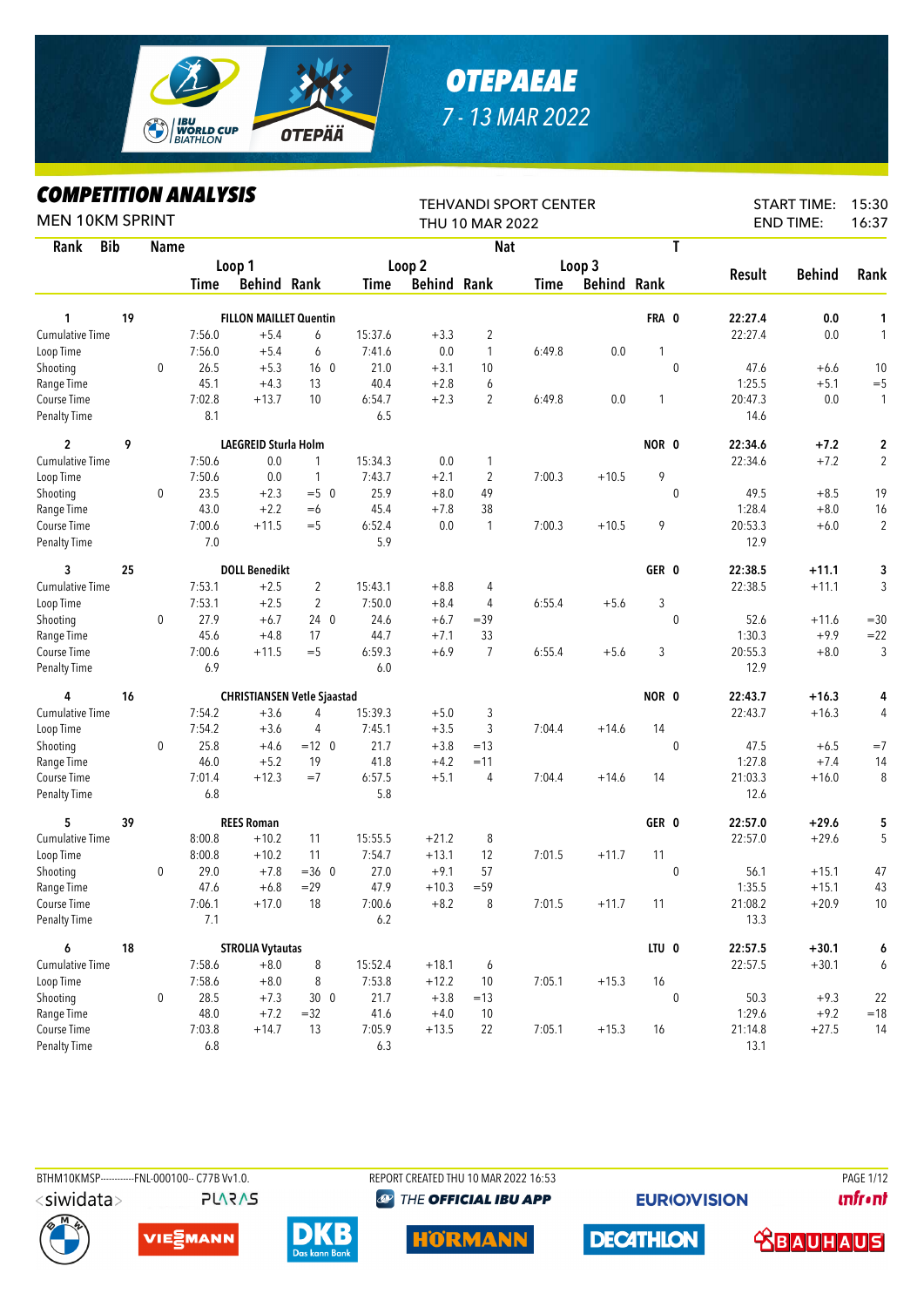| <b>Bib</b><br>Rank                 |    | <b>Name</b> |               |                              |                 |                |                    | <b>Nat</b>     |             |             |                | T            |                    |                    |                     |
|------------------------------------|----|-------------|---------------|------------------------------|-----------------|----------------|--------------------|----------------|-------------|-------------|----------------|--------------|--------------------|--------------------|---------------------|
|                                    |    |             |               | Loop 1                       |                 |                | Loop 2             |                |             | Loop 3      |                |              |                    |                    |                     |
|                                    |    |             | Time          | <b>Behind Rank</b>           |                 | Time           | <b>Behind Rank</b> |                | <b>Time</b> | Behind Rank |                |              | <b>Result</b>      | <b>Behind</b>      | Rank                |
|                                    |    |             |               |                              |                 |                |                    |                |             |             |                |              |                    |                    |                     |
| 7<br><b>Cumulative Time</b>        | 32 |             | 7:53.9        | <b>LESSER Erik</b><br>$+3.3$ | 3               | 16:01.5        | $+27.2$            | 11             |             |             | GER 1          |              | 22:58.2<br>22:58.2 | $+30.8$<br>$+30.8$ | 7<br>$\overline{7}$ |
| Loop Time                          |    |             | 7:53.9        | $+3.3$                       | 3               | 8:07.6         | $+26.0$            | 27             | 6:56.7      | $+6.9$      | $\overline{7}$ |              |                    |                    |                     |
| Shooting                           |    | $\mathbf 0$ | 23.5          | $+2.3$                       | $= 5 \quad 1$   | 24.9           | $+7.0$             | 42             |             |             |                | 1            | 48.4               | $+7.4$             | 13                  |
| Range Time                         |    |             | 41.7          | $+0.9$                       | $\overline{2}$  | 45.0           | $+7.4$             | $=35$          |             |             |                |              | 1:26.7             | $+6.3$             | 10                  |
| Course Time                        |    |             | 7:05.0        | $+15.9$                      | 16              | 6:55.8         | $+3.4$             | 3              | 6:56.7      | $+6.9$      | 7              |              | 20:57.5            | $+10.2$            | 4                   |
| <b>Penalty Time</b>                |    |             | 7.2           |                              |                 | 26.8           |                    |                |             |             |                |              | 34.0               |                    |                     |
| 8                                  | 30 |             |               | <b>WEGER Benjamin</b>        |                 |                |                    |                |             |             | SUI 0          |              | 22:59.3            | $+31.9$            | 8                   |
| <b>Cumulative Time</b>             |    |             | 7:59.2        | $+8.6$                       | 10              | 15:53.5        | $+19.2$            | $\overline{7}$ |             |             |                |              | 22:59.3            | $+31.9$            | 8                   |
| Loop Time                          |    |             | 7:59.2        | $+8.6$                       | 10              | 7:54.3         | $+12.7$            | 11             | 7:05.8      | $+16.0$     | 18             |              |                    |                    |                     |
| Shooting                           |    | 0           | 29.5          | $+8.3$                       | 41 0            | 25.0           | $+7.1$             | $=43$          |             |             |                | $\mathbf{0}$ | 54.6               | $+13.6$            | 39                  |
| Range Time                         |    |             | 49.3          | $+8.5$                       | $=42$           | 45.7           | $+8.1$             | 39             |             |             |                |              | 1:35.0             | $+14.6$            | 41                  |
| Course Time                        |    |             | 7:03.5        | $+14.4$                      | 11              | 7:02.3         | $+9.9$             | 9              | 7:05.8      | $+16.0$     | 18             |              | 21:11.6            | $+24.3$            | 13                  |
| <b>Penalty Time</b>                |    |             | 6.4           |                              |                 | 6.3            |                    |                |             |             |                |              | 12.7               |                    |                     |
| 9                                  | 44 |             |               | <b>CLAUDE Fabien</b>         |                 |                |                    |                |             |             | FRA 0          |              | 23:01.6            | $+34.2$            | 9                   |
| <b>Cumulative Time</b>             |    |             | 7:54.9        | $+4.3$                       | 5               | 15:46.7        | $+12.4$            | 5              |             |             |                |              | 23:01.6            | $+34.2$            | 9                   |
| Loop Time                          |    |             | 7:54.9        | $+4.3$                       | 5               | 7:51.8         | $+10.2$            | 5              | 7:14.9      | $+25.1$     | 30             |              |                    |                    |                     |
| Shooting                           |    | 0           | 25.3          | $+4.1$                       | 10 <sub>0</sub> | 17.9           | 0.0                | 1              |             |             |                | $\mathbf 0$  | 43.3               | $+2.3$             | $\sqrt{2}$          |
| Range Time                         |    |             | 43.4          | $+2.6$                       | 8               | 37.6           | 0.0                | $\mathbf{1}$   |             |             |                |              | 1:21.0             | $+0.6$             | $\sqrt{2}$          |
| Course Time<br><b>Penalty Time</b> |    |             | 7:04.6<br>6.9 | $+15.5$                      | $=14$           | 7:08.2<br>6.0  | $+15.8$            | 24             | 7:14.9      | $+25.1$     | 30             |              | 21:27.7<br>12.9    | $+40.4$            | 25                  |
| 10                                 | 22 |             |               | <b>BOE Tarjei</b>            |                 |                |                    |                |             |             | NOR 0          |              | 23:01.9            | $+34.5$            | 10                  |
| Cumulative Time                    |    |             | 8:06.4        | $+15.8$                      | 16              | 15:59.2        | $+24.9$            | 9              |             |             |                |              | 23:01.9            | $+34.5$            | 10                  |
| Loop Time                          |    |             | 8:06.4        | $+15.8$                      | 16              | 7:52.8         | $+11.2$            | 8              | 7:02.7      | $+12.9$     | 13             |              |                    |                    |                     |
| Shooting                           |    | 0           | 28.9          | $+7.7$                       | $=34$ 0         | 22.0           | $+4.1$             | 15             |             |             |                | $\mathbf 0$  | 50.9               | $+9.9$             | 25                  |
| Range Time                         |    |             | 48.2          | $+7.4$                       | 37              | 42.0           | $+4.4$             | 14             |             |             |                |              | 1:30.2             | $+9.8$             | 21                  |
| Course Time                        |    |             | 7:10.9        | $+21.8$                      | 31              | 7:04.6         | $+12.2$            | 17             | 7:02.7      | $+12.9$     | 13             |              | 21:18.2            | $+30.9$            | 18                  |
| <b>Penalty Time</b>                |    |             | 7.3           |                              |                 | 6.2            |                    |                |             |             |                |              | 13.5               |                    |                     |
| 11                                 | 7  |             |               | <b>SEPPALA Tero</b>          |                 |                |                    |                |             |             | FIN 0          |              | 23:08.0            | $+40.6$            | 11                  |
| <b>Cumulative Time</b>             |    |             | 8:09.2        | $+18.6$                      | 22              | 16:01.4        | $+27.1$            | 10             |             |             |                |              | 23:08.0            | $+40.6$            | 11                  |
| Loop Time                          |    |             | 8:09.2        | $+18.6$                      | 22              | 7:52.2         | $+10.6$            | 6              | 7:06.6      | $+16.8$     | 20             |              |                    |                    |                     |
| Shooting                           |    | 0           | 26.0          | $+4.8$                       | 140             | 22.9           | $+5.0$             | $= 21$         |             |             |                | $\mathbf 0$  | 48.9               | $+7.9$             | 16                  |
| Range Time                         |    |             | 45.4          | $+4.6$                       | 15              | 43.4           | $+5.8$             | 22             |             |             |                |              | 1:28.8             | $+8.4$             | 17                  |
| Course Time                        |    |             | 7:16.6        | $+27.5$                      | 42              | 7:02.4         | $+10.0$            | 10             | 7:06.6      | $+16.8$     | 20             |              | 21:25.6            | $+38.3$            | 23                  |
| <b>Penalty Time</b>                |    |             | 7.2           |                              |                 | 6.4            |                    |                |             |             |                |              | 13.6               |                    |                     |
| 12                                 | 20 |             |               | <b>PONSILUOMA Martin</b>     |                 |                |                    |                |             |             | SWE 1          |              | 23:09.3            | $+41.9$            | 12                  |
| Cumulative Time                    |    |             | 7:57.7        | $+7.1$                       | $\overline{7}$  | 16:07.1        | $+32.8$            | 12             |             |             |                |              | 23:09.3            | $+41.9$            | 12                  |
| Loop Time                          |    |             | 7:57.7        | $+7.1$                       | $\overline{7}$  | 8:09.4         | $+27.8$            | 29             | 7:02.2      | $+12.4$     | 12             |              |                    |                    |                     |
| Shooting                           |    | 0           | 30.1          | $+8.9$                       | 46 1            | 20.4           | $+2.5$             | 7              |             |             |                | 1            | 50.5               | $+9.5$             | 23                  |
| Range Time                         |    |             | 47.1          | $+6.3$                       | 26              | 40.3           | $+2.7$             | 5              |             |             |                |              | 1:27.4             | $+7.0$             | 13                  |
| Course Time<br>Penalty Time        |    |             | 7:03.7<br>6.9 | $+14.6$                      | 12              | 7:02.7<br>26.4 | $+10.3$            | 11             | 7:02.2      | $+12.4$     | 12             |              | 21:08.6<br>33.3    | $+21.3$            | 11                  |
| 13                                 | 53 |             |               | <b>BAKKEN Sivert Guttorm</b> |                 |                |                    |                |             |             | NOR 0          |              | 23:12.0            | $+44.6$            | 13                  |
| <b>Cumulative Time</b>             |    |             | 8:23.1        | $+32.5$                      | 46              | 16:15.6        | $+41.3$            | 17             |             |             |                |              | 23:12.0            | $+44.6$            | 13                  |
| Loop Time                          |    |             | 8:23.1        | $+32.5$                      | 46              | 7:52.5         | $+10.9$            | $\overline{7}$ | 6:56.4      | $+6.6$      | 6              |              |                    |                    |                     |
| Shooting                           |    | 0           | 30.2          | $+9.0$                       | $=47$ 0         | 22.2           | $+4.3$             | 16             |             |             |                | $\mathbf 0$  | 52.5               | $+11.5$            | 29                  |
| Range Time                         |    |             | 49.1          | $+8.3$                       | 41              | 42.5           | $+4.9$             | $=17$          |             |             |                |              | 1:31.6             | $+11.2$            | 29                  |
| Course Time                        |    |             | 7:26.5        | $+37.4$                      | 71              | 7:03.6         | $+11.2$            | 15             | 6:56.4      | $+6.6$      | 6              |              | 21:26.5            | $+39.2$            | 24                  |
| Penalty Time                       |    |             | 7.5           |                              |                 | 6.4            |                    |                |             |             |                |              | 13.9               |                    |                     |
| 14                                 | 36 |             |               | <b>ANDERSEN Filip Fjeld</b>  |                 |                |                    |                |             |             | NOR 1          |              | 23:12.9            | $+45.5$            | 14                  |
| <b>Cumulative Time</b>             |    |             | 7:58.7        | $+8.1$                       | 9               | 16:17.0        | $+42.7$            | 19             |             |             |                |              | 23:12.9            | $+45.5$            | 14                  |
| Loop Time                          |    |             | 7:58.7        | $+8.1$                       | 9               | 8:18.3         | $+36.7$            | 39             | 6:55.9      | $+6.1$      | 4              |              |                    |                    |                     |
| Shooting                           |    | 0           | 30.7          | $+9.5$                       | 51 1            | 26.5           | $+8.6$             | $= 55$         |             |             |                | 1            | 57.3               | $+16.3$            | $=52$               |
| Range Time                         |    |             | 50.2          | $+9.4$                       | 51              | 46.2           | $+8.6$             | $=43$          |             |             |                |              | 1:36.4             | $+16.0$            | 47                  |
| Course Time<br>Penalty Time        |    |             | 7:01.4<br>7.1 | $+12.3$                      | $=7$            | 7:05.4<br>26.7 | $+13.0$            | $=18$          | 6:55.9      | $+6.1$      | 4              |              | 21:02.7<br>33.8    | $+15.4$            | 7                   |
|                                    |    |             |               |                              |                 |                |                    |                |             |             |                |              |                    |                    |                     |



BTHM10KMSP------------FNL-000100-- C77B Vv1.0.

**PLARAS** 

REPORT CREATED THU 10 MAR 2022 16:53 <sup><sup>9</sup> THE OFFICIAL IBU APP</sup>

**EURIOVISION** 

**PAGE 2/12** *<u><u>Infront</u>*</u>









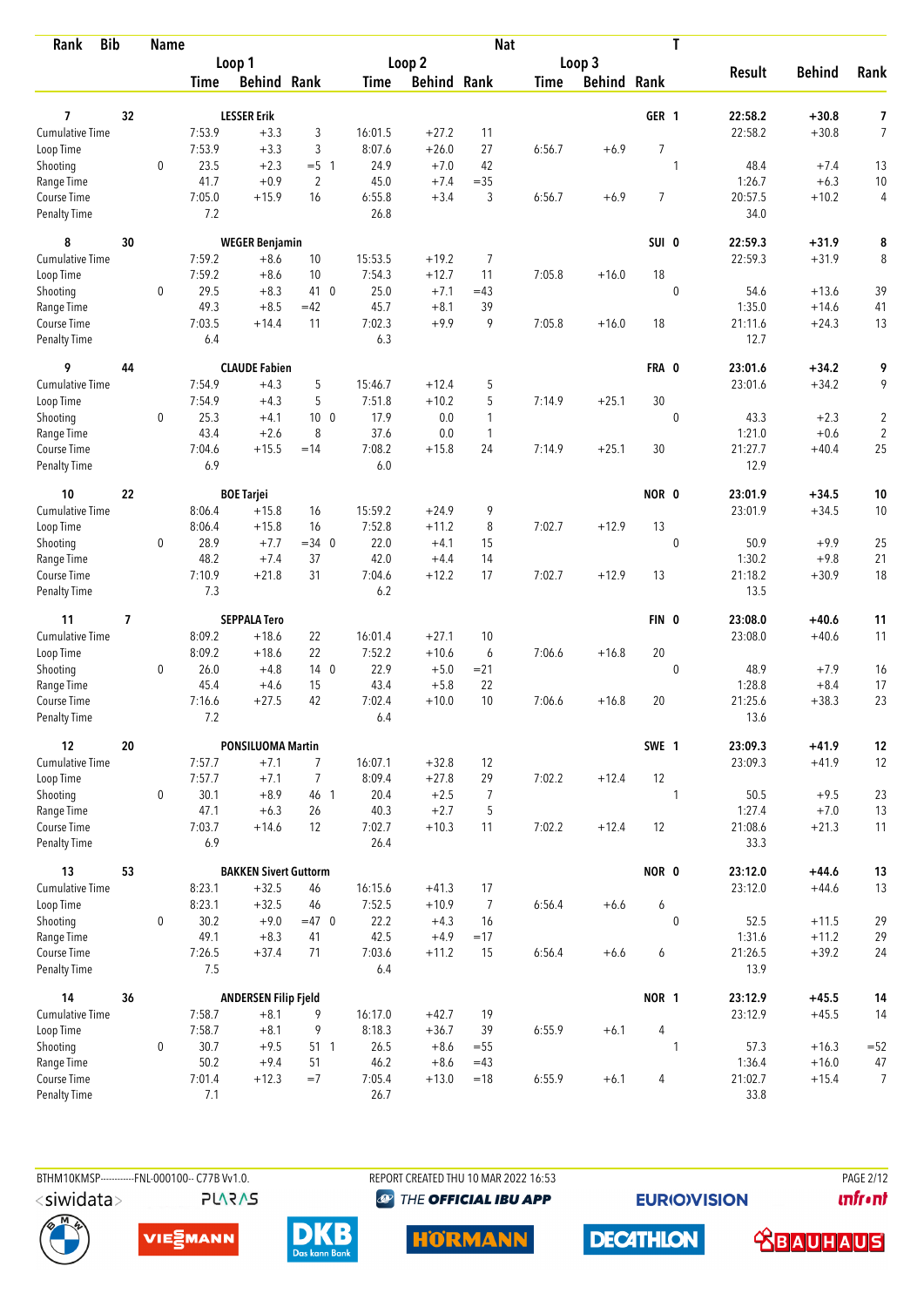| <b>Bib</b><br>Rank          |                  | <b>Name</b> |               |                             |                |               |                    | <b>Nat</b>     |             |             |                | T              |                 |               |            |
|-----------------------------|------------------|-------------|---------------|-----------------------------|----------------|---------------|--------------------|----------------|-------------|-------------|----------------|----------------|-----------------|---------------|------------|
|                             |                  |             |               | Loop 1                      |                |               | Loop 2             |                |             | Loop 3      |                |                |                 |               |            |
|                             |                  |             | Time          | <b>Behind Rank</b>          |                | Time          | <b>Behind Rank</b> |                | <b>Time</b> | Behind Rank |                |                | <b>Result</b>   | <b>Behind</b> | Rank       |
| 15                          | 13               |             |               | <b>DESTHIEUX Simon</b>      |                |               |                    |                |             |             | FRA 1          |                | 23:17.3         | $+49.9$       | 15         |
| <b>Cumulative Time</b>      |                  |             | 8:27.9        | $+37.3$                     | 50             | 16:21.1       | $+46.8$            | 21             |             |             |                |                | 23:17.3         | $+49.9$       | 15         |
| Loop Time                   |                  |             | 8:27.9        | $+37.3$                     | 50             | 7:53.2        | $+11.6$            | 9              | 6:56.2      | $+6.4$      | 5              |                |                 |               |            |
| Shooting                    |                  | 1           | 33.2          | $+12.0$                     | 69 0           | 21.5          | $+3.6$             | 12             |             |             |                | 1              | 54.7            | $+13.7$       | $=40$      |
| Range Time                  |                  |             | 51.5          | $+10.7$                     | 63             | 41.8          | $+4.2$             | $=11$          |             |             |                |                | 1:33.3          | $+12.9$       | 37         |
| Course Time                 |                  |             | 7:08.6        | $+19.5$                     | 26             | 7:05.6        | $+13.2$            | 21             | 6:56.2      | $+6.4$      | 5              |                | 21:10.4         | $+23.1$       | 12         |
| <b>Penalty Time</b>         |                  |             | 27.8          |                             |                | 5.8           |                    |                |             |             |                |                | 33.6            |               |            |
| 16                          | 34               |             |               | <b>HOFER Lukas</b>          |                |               |                    |                |             |             | ITA 1          |                | 23:17.4         | $+50.0$       | 16         |
| <b>Cumulative Time</b>      |                  |             | 8:02.7        | $+12.1$                     | 13             | 16:12.4       | $+38.1$            | 14             |             |             |                |                | 23:17.4         | $+50.0$       | 16         |
| Loop Time                   |                  |             | 8:02.7        | $+12.1$                     | 13             | 8:09.7        | $+28.1$            | 30             | 7:05.0      | $+15.2$     | 15             |                |                 |               |            |
| Shooting                    |                  | 0           | 32.5          | $+11.3$                     | 66 1           | 20.7          | $+2.8$             | 8              |             |             |                | 1              | 53.3            | $+12.3$       | 33         |
| Range Time                  |                  |             | 49.5          | $+8.7$                      | $=45$          | 40.8          | $+3.2$             | $\overline{7}$ |             |             |                |                | 1:30.3          | $+9.9$        | $=22$      |
| Course Time                 |                  |             | 7:06.6        | $+17.5$                     | 19             | 7:03.7        | $+11.3$            | 16             | 7:05.0      | $+15.2$     | 15             |                | 21:15.3         | $+28.0$       | 15         |
| Penalty Time                |                  |             | 6.6           |                             |                | 25.2          |                    |                |             |             |                |                | 31.8            |               |            |
| 17                          | 11               |             |               | <b>BORMOLINI Thomas</b>     |                |               |                    |                |             |             | ITA 0          |                | 23:27.1         | $+59.7$       | 17         |
| <b>Cumulative Time</b>      |                  |             | 8:12.3        | $+21.7$                     | 26             | 16:18.1       | $+43.8$            | 20             |             |             |                |                | 23:27.1         | $+59.7$       | 17         |
| Loop Time                   |                  |             | 8:12.3        | $+21.7$                     | 26             | 8:05.8        | $+24.2$            | 22             | 7:09.0      | $+19.2$     | 22             |                |                 |               |            |
| Shooting                    |                  | $\mathbf 0$ | 30.8          | $+9.6$                      | $=52$ 0        | 23.9          | $+6.0$             | $=32$          |             |             |                | $\mathbf 0$    | 54.7            | $+13.7$       | $=40$      |
| Range Time                  |                  |             | 47.8          | $+7.0$                      | 31             | 43.9          | $+6.3$             | $= 25$         |             |             |                |                | 1:31.7          | $+11.3$       | 30         |
| Course Time                 |                  |             | 7:17.5        | $+28.4$                     | 45             | 7:15.8        | $+23.4$            | $=41$          | 7:09.0      | $+19.2$     | 22             |                | 21:42.3         | $+55.0$       | 35         |
| <b>Penalty Time</b>         |                  |             | 7.0           |                             |                | 6.1           |                    |                |             |             |                |                | 13.1            |               |            |
| 18                          | $\boldsymbol{2}$ |             |               | <b>SAMUELSSON Sebastian</b> |                |               |                    |                |             |             | SWE 2          |                | 23:27.5         | $+1:00.1$     | 18         |
| Cumulative Time             |                  |             | 8:18.6        | $+28.0$                     | 36             | 16:32.4       | $+58.1$            | 26             |             |             |                |                | 23:27.5         | $+1:00.1$     | 18         |
| Loop Time                   |                  |             | 8:18.6        | $+28.0$                     | 36             | 8:13.8        | $+32.2$            | 35             | 6:55.1      | $+5.3$      | $\overline{2}$ |                |                 |               |            |
| Shooting                    |                  | 1           | 25.8          | $+4.6$                      | $= 12 \quad 1$ | 22.5          | $+4.6$             | $=17$          |             |             |                | $\overline{2}$ | 48.3            | $+7.3$        | 12         |
| Range Time                  |                  |             | 45.7          | $+4.9$                      | 18             | 42.6          | $+5.0$             | 19             |             |             |                |                | 1:28.3          | $+7.9$        | 15         |
| Course Time                 |                  |             | 7:06.0        | $+16.9$                     | 17             | 7:05.4        | $+13.0$            | $=18$          | 6:55.1      | $+5.3$      | 2              |                | 21:06.5         | $+19.2$       | 9          |
| <b>Penalty Time</b>         |                  |             | 26.9          |                             |                | 25.8          |                    |                |             |             |                |                | 52.7            |               |            |
| 19                          | 51               |             |               | <b>GUIGONNAT Antonin</b>    |                |               |                    |                |             |             | FRA 0          |                | 23:28.3         | $+1:00.9$     | 19         |
| Cumulative Time             |                  |             | 8:05.7        | $+15.1$                     | 15             | 16:14.9       | $+40.6$            | 16             |             |             |                |                | 23:28.3         | $+1:00.9$     | 19         |
| Loop Time                   |                  |             | 8:05.7        | $+15.1$                     | 15             | 8:09.2        | $+27.6$            | 28             | 7:13.4      | $+23.6$     | 29             |                |                 |               |            |
| Shooting                    |                  | 0           | 31.0          | $+9.8$                      | 54 0           | 23.2          | $+5.3$             | $= 24$         |             |             |                | $\mathbf 0$    | 54.2            | $+13.2$       | 37         |
| Range Time                  |                  |             | 50.6          | $+9.8$                      | $= 55$         | 43.7          | $+6.1$             | 24             |             |             |                |                | 1:34.3          | $+13.9$       | 38         |
| Course Time                 |                  |             | 7:07.2        | $+18.1$                     | 20             | 7:18.9        | $+26.5$            | 50             | 7:13.4      | $+23.6$     | 29             |                | 21:39.5         | $+52.2$       | 31         |
| <b>Penalty Time</b>         |                  |             | 7.9           |                             |                | 6.6           |                    |                |             |             |                |                | 14.5            |               |            |
| 20                          | 24               |             |               | <b>LEITNER Felix</b>        |                |               |                    |                |             |             | AUT 0          |                | 23:31.1         | $+1:03.7$     | ${\bf 20}$ |
| Cumulative Time             |                  |             | 8:07.2        | $+16.6$                     | 18             | 16:08.5       | $+34.2$            | 13             |             |             |                |                | 23:31.1         | $+1:03.7$     | 20         |
| Loop Time                   |                  |             | 8:07.2        | $+16.6$                     | 18             | 8:01.3        | $+19.7$            | 15             | 7:22.6      | $+32.8$     | 48             |                |                 |               |            |
| Shooting                    |                  | 0           | 30.0          | $+8.8$                      | 45 0           | 22.5          | $+4.6$             | $=17$          |             |             |                | $\mathbf{0}$   | 52.6            | $+11.6$       | $=30$      |
| Range Time                  |                  |             | 49.3          | $+8.5$                      | $=42$          | 42.1          | $+4.5$             | 15             |             |             |                |                | 1:31.4          | $+11.0$       | 27         |
| Course Time<br>Penalty Time |                  |             | 7:11.0<br>6.9 | $+21.9$                     | $=32$          | 7:12.6<br>6.6 | $+20.2$            | $=36$          | 7:22.6      | $+32.8$     | 48             |                | 21:46.2<br>13.5 | $+58.9$       | $38\,$     |
|                             |                  |             |               |                             |                |               |                    |                |             |             |                |                |                 |               |            |
| 21                          | 71               |             |               | <b>BURNOTTE Jules</b>       |                |               |                    |                |             |             | CAN 0          |                | 23:31.2         | $+1:03.8$     | 21         |
| <b>Cumulative Time</b>      |                  |             | 8:09.9        | $+19.3$                     | 23             | 16:15.8       | $+41.5$            | 18             |             |             |                |                | 23:31.2         | $+1:03.8$     | 21         |
| Loop Time                   |                  |             | 8:09.9        | $+19.3$                     | 23             | 8:05.9        | $+24.3$            | 23             | 7:15.4      | $+25.6$     | 32             |                |                 |               |            |
| Shooting                    |                  | 0           | 22.8          | $+1.6$                      | 2 <sub>0</sub> | 26.3          | $+8.4$             | $= 51$         |             |             |                | $\mathbf 0$    | 49.1            | $+8.1$        | 17         |
| Range Time                  |                  |             | 42.6          | $+1.8$                      | $=4$           | 47.1          | $+9.5$             | $= 53$         |             |             |                |                | 1:29.7          | $+9.3$        | 20         |
| Course Time<br>Penalty Time |                  |             | 7:20.4<br>6.9 | $+31.3$                     | $= 53$         | 7:11.9<br>6.9 | $+19.5$            | 31             | 7:15.4      | $+25.6$     | 32             |                | 21:47.7<br>13.8 | $+1:00.4$     | 40         |
| 22                          | 23               |             |               | <b>KRCMAR Michal</b>        |                |               |                    |                |             |             | CZE 1          |                | 23:31.3         | $+1:03.9$     | ${\bf 22}$ |
| Cumulative Time             |                  |             | 8:08.0        | $+17.4$                     | 21             | 16:21.2       | $+46.9$            | 22             |             |             |                |                | 23:31.3         | $+1:03.9$     | 22         |
| Loop Time                   |                  |             | 8:08.0        | $+17.4$                     | 21             | 8:13.2        | $+31.6$            | 33             | 7:10.1      | $+20.3$     | 25             |                |                 |               |            |
| Shooting                    |                  | 0           | 29.0          | $+7.8$                      | $=36$ 1        | 28.6          | $+10.7$            | 72             |             |             |                | 1              | 57.7            | $+16.7$       | $= 56$     |
| Range Time                  |                  |             | 49.0          | $+8.2$                      | $=39$          | 48.9          | $+11.3$            | 65             |             |             |                |                | 1:37.9          | $+17.5$       | $=50$      |
| Course Time                 |                  |             | 7:12.4        | $+23.3$                     | 35             | 6:57.7        | $+5.3$             | 5              | 7:10.1      | $+20.3$     | 25             |                | 21:20.2         | $+32.9$       | 19         |
| <b>Penalty Time</b>         |                  |             | 6.6           |                             |                | 26.6          |                    |                |             |             |                |                | 33.2            |               |            |

**PLARAS** 

BTHM10KMSP-----------FNL-000100-- C77B Vv1.0. REPORT CREATED THU 10 MAR 2022 16:53 PAGE 3/12 <sup><sup>9</sup> THE OFFICIAL IBU APP</sup>

**EURIOVISION** 

*<u><u>Infront</u>*</u>







**DECATHLON HORMANN** 

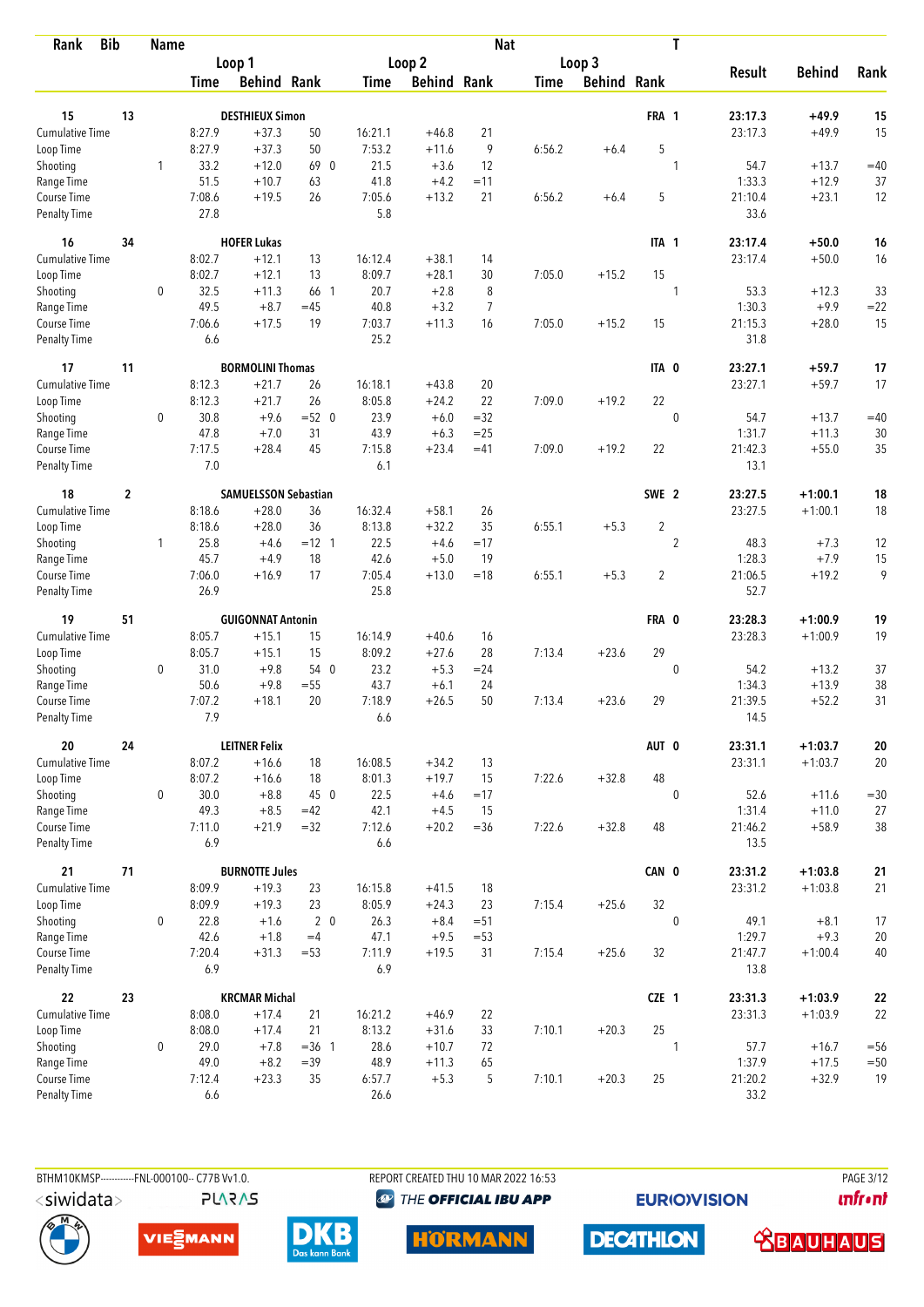| <b>Bib</b><br>Rank          |    | <b>Name</b>    |                |                          |                |               |                    | <b>Nat</b>     |             |                    |                  | T              |                 |               |        |
|-----------------------------|----|----------------|----------------|--------------------------|----------------|---------------|--------------------|----------------|-------------|--------------------|------------------|----------------|-----------------|---------------|--------|
|                             |    |                |                | Loop 1                   |                |               | Loop 2             |                |             | Loop 3             |                  |                |                 |               |        |
|                             |    |                | Time           | <b>Behind Rank</b>       |                | Time          | <b>Behind Rank</b> |                | <b>Time</b> | <b>Behind Rank</b> |                  |                | <b>Result</b>   | <b>Behind</b> | Rank   |
| 23                          | 27 |                |                | <b>KUEHN Johannes</b>    |                |               |                    |                |             |                    | GER <sub>2</sub> |                | 23:33.0         | $+1:05.6$     | 23     |
| <b>Cumulative Time</b>      |    |                | 8:15.7         | $+25.1$                  | 31             | 16:34.3       | $+1:00.0$          | 27             |             |                    |                  |                | 23:33.0         | $+1:05.6$     | 23     |
| Loop Time                   |    |                | 8:15.7         | $+25.1$                  | 31             | 8:18.6        | $+37.0$            | 40             | 6:58.7      | $+8.9$             | 8                |                |                 |               |        |
|                             |    | 1              | 30.6           | $+9.4$                   | 50 1           | 29.4          | $+11.5$            | $=74$          |             |                    |                  | $\overline{2}$ | 1:00.1          | $+19.1$       | 64     |
| Shooting<br>Range Time      |    |                | 49.0           | $+8.2$                   | $=39$          | 49.5          | $+11.9$            | 69             |             |                    |                  |                | 1:38.5          | $+18.1$       | $= 57$ |
| Course Time                 |    |                | 6:59.1         | $+10.0$                  | 4              | 7:02.9        | $+10.5$            | 12             | 6:58.7      | $+8.9$             | 8                |                | 21:00.7         | $+13.4$       | 6      |
| <b>Penalty Time</b>         |    |                | 27.6           |                          |                | 26.2          |                    |                |             |                    |                  |                | 53.8            |               |        |
| 24                          | 49 |                |                | <b>STALDER Sebastian</b> |                |               |                    |                |             |                    | SUI 0            |                | 23:33.7         | $+1:06.3$     | 24     |
| Cumulative Time             |    |                | 8:07.4         | $+16.8$                  | 19             | 16:13.5       | $+39.2$            | 15             |             |                    |                  |                | 23:33.7         | $+1:06.3$     | 24     |
| Loop Time                   |    |                | 8:07.4         | $+16.8$                  | 19             | 8:06.1        | $+24.5$            | 24             | 7:20.2      | $+30.4$            | 42               |                |                 |               |        |
| Shooting                    |    | 0              | 28.1           | $+6.9$                   | $= 25 \ 0$     | 19.4          | $+1.5$             | $=2$           |             |                    |                  | $\mathbf{0}$   | 47.5            | $+6.5$        | $=7$   |
| Range Time                  |    |                | 49.5           | $+8.7$                   | $=45$          | 41.5          | $+3.9$             | 9              |             |                    |                  |                | 1:31.0          | $+10.6$       | 26     |
| Course Time                 |    |                | 7:10.5         | $+21.4$                  | 30             | 7:16.7        | $+24.3$            | 44             | 7:20.2      | $+30.4$            | 42               |                | 21:47.4         | $+1:00.1$     | 39     |
| <b>Penalty Time</b>         |    |                | 7.4            |                          |                | 7.9           |                    |                |             |                    |                  |                | 15.3            |               |        |
| 25                          | 47 |                |                | <b>GIACOMEL Tommaso</b>  |                |               |                    |                |             |                    | ITA <sub>2</sub> |                | 23:39.6         | $+1:12.2$     | 25     |
| <b>Cumulative Time</b>      |    |                | 8:22.8         | $+32.2$                  | 45             | 16:29.8       | $+55.5$            | 25             |             |                    |                  |                | 23:39.6         | $+1:12.2$     | 25     |
| Loop Time                   |    |                | 8:22.8         | $+32.2$                  | 45             | 8:07.0        | $+25.4$            | 26             | 7:09.8      | $+20.0$            | 24               |                |                 |               |        |
| Shooting                    |    | $\mathbf{1}$   | 29.8           | $+8.6$                   | $=42$ 1        | 19.4          | $+1.5$             | $=2$           |             |                    |                  | $\overline{c}$ | 49.2            | $+8.2$        | 18     |
| Range Time                  |    |                | 46.5           | $+5.7$                   | 23             | 38.2          | $+0.6$             | $\overline{2}$ |             |                    |                  |                | 1:24.7          | $+4.3$        | 3      |
| Course Time                 |    |                | 7:09.5         | $+20.4$                  | 28             | 7:03.3        | $+10.9$            | 13             | 7:09.8      | $+20.0$            | 24               |                | 21:22.6         | $+35.3$       | 20     |
| <b>Penalty Time</b>         |    |                | 26.8           |                          |                | 25.5          |                    |                |             |                    |                  |                | 52.3            |               |        |
| 26                          | 17 |                |                | <b>KOBONOKI Tsukasa</b>  |                |               |                    |                |             |                    | JPN 0            |                | 23:44.0         | $+1:16.6$     | 26     |
| <b>Cumulative Time</b>      |    |                | 8:16.2         | $+25.6$                  | 32             | 16:28.0       | $+53.7$            | 24             |             |                    |                  |                | 23:44.0         | $+1:16.6$     | 26     |
| Loop Time                   |    |                | 8:16.2         | $+25.6$                  | 32             | 8:11.8        | $+30.2$            | 32             | 7:16.0      | $+26.2$            | $= 33$           |                |                 |               |        |
| Shooting                    |    | 0              | 31.9           | $+10.7$                  | $=62$ 0        | 27.4          | $+9.5$             | $=60$          |             |                    |                  | $\mathbf{0}$   | 59.3            | $+18.3$       | 61     |
| Range Time                  |    |                | 52.1           | $+11.3$                  | 66             | 47.0          | $+9.4$             | 52             |             |                    |                  |                | 1:39.1          | $+18.7$       | 59     |
| Course Time                 |    |                | 7:16.9         | $+27.8$                  | 44             | 7:18.5        | $+26.1$            | 48             | 7:16.0      | $+26.2$            | $= 33$           |                | 21:51.4         | $+1:04.1$     | 43     |
| <b>Penalty Time</b>         |    |                | 7.2            |                          |                | 6.3           |                    |                |             |                    |                  |                | 13.5            |               |        |
| 27                          | 42 |                |                | <b>GOW Christian</b>     |                |               |                    |                |             |                    | CAN 1            |                | 23:45.4         | $+1:18.0$     | 27     |
| <b>Cumulative Time</b>      |    |                | 8:06.9         | $+16.3$                  | 17             | 16:23.9       | $+49.6$            | 23             |             |                    |                  |                | 23:45.4         | $+1:18.0$     | 27     |
| Loop Time                   |    |                | 8:06.9         | $+16.3$                  | 17             | 8:17.0        | $+35.4$            | 37             | 7:21.5      | $+31.7$            | $=45$            |                |                 |               |        |
| Shooting                    |    | 0              | 21.2           | 0.0                      | 1 <sub>1</sub> | 19.8          | $+1.9$             | $=4$           |             |                    |                  | 1              | 41.0            | 0.0           | 1      |
| Range Time                  |    |                | 40.8           | 0.0                      | $\overline{1}$ | 39.6          | $+2.0$             | 3              |             |                    |                  |                | 1:20.4          | 0.0           | 1      |
| Course Time                 |    |                | 7:19.3         | $+30.2$                  | 50             | 7:08.9        | $+16.5$            | 26             | 7:21.5      | $+31.7$            | $=45$            |                | 21:49.7         | $+1:02.4$     | 41     |
| <b>Penalty Time</b>         |    |                | 6.8            |                          |                | 28.5          |                    |                |             |                    |                  |                | 35.3            |               |        |
| 28                          | 10 |                |                | <b>CLAUDE Florent</b>    |                |               |                    |                |             |                    | BEL 1            |                | 23:53.2         | $+1:25.8$     | 28     |
| Cumulative Time             |    |                | 8:36.5         | $+45.9$                  | 58             | 16:47.8       | $+1:13.5$          | 41             |             |                    |                  |                | 23:53.2         | $+1:25.8$     | 28     |
| Loop Time                   |    |                | 8:36.5         | $+45.9$                  | 58             | 8:11.3        | $+29.7$            | 31             | 7:05.4      | $+15.6$            | 17               |                |                 |               |        |
| Shooting                    |    | $\mathbf{1}$   | 31.9           | $+10.7$                  | $=62$ 0        | 26.3          | $+8.4$             | $= 51$         |             |                    |                  | 1              | 58.3            | $+17.3$       | $= 58$ |
| Range Time                  |    |                | 52.0           | $+11.2$                  | 65             | 45.9          | $+8.3$             | $=40$          |             |                    |                  |                | 1:37.9          | $+17.5$       | $=50$  |
| Course Time<br>Penalty Time |    |                | 7:16.8<br>27.7 | $+27.7$                  | 43             | 7:19.5<br>5.9 | $+27.1$            | 51             | 7:05.4      | $+15.6$            | 17               |                | 21:41.7<br>33.6 | $+54.4$       | 34     |
|                             |    |                |                |                          |                |               |                    |                |             |                    |                  |                |                 |               |        |
| 29                          | 4  |                |                | <b>EDER Simon</b>        |                |               |                    |                |             |                    | AUT <sub>1</sub> |                | 23:54.4         | $+1:27.0$     | 29     |
| Cumulative Time             |    |                | 8:37.6         | $+47.0$                  | 59             | 16:42.0       | $+1:07.7$          | 33             |             |                    |                  |                | 23:54.4         | $+1:27.0$     | 29     |
| Loop Time                   |    |                | 8:37.6         | $+47.0$                  | 59             | 8:04.4        | $+22.8$            | 19             | 7:12.4      | $+22.6$            | 28               |                |                 |               |        |
| Shooting                    |    | $\mathbf{1}$   | 24.1           | $+2.9$                   | $=8$ 0         | 20.3          | $+2.4$             | 6              |             |                    |                  | $\mathbf{1}$   | 44.5            | $+3.5$        | 3      |
| Range Time                  |    |                | 43.0           | $+2.2$                   | $=6$           | 41.8          | $+4.2$             | $=11$          |             |                    |                  |                | 1:24.8          | $+4.4$        | 4      |
| Course Time<br>Penalty Time |    |                | 7:27.6<br>27.0 | $+38.5$                  | 74             | 7:15.8<br>6.8 | $+23.4$            | $=41$          | 7:12.4      | $+22.6$            | 28               |                | 21:55.8<br>33.8 | $+1:08.5$     | 46     |
| 30                          | 14 |                |                | <b>ILIEV Vladimir</b>    |                |               |                    |                |             |                    | BUL 2            |                | 23:54.7         | $+1:27.3$     | $30\,$ |
| Cumulative Time             |    |                | 8:50.1         | $+59.5$                  | 69             | 16:47.0       | $+1:12.7$          | 39             |             |                    |                  |                | 23:54.7         | $+1:27.3$     | $30\,$ |
| Loop Time                   |    |                | 8:50.1         | $+59.5$                  | 69             | 7:56.9        | $+15.3$            | 13             | 7:07.7      | $+17.9$            | 21               |                |                 |               |        |
| Shooting                    |    | $\overline{2}$ | 38.1           | $+16.9$                  | 82 0           | 28.4          | $+10.5$            | 71             |             |                    |                  | $\overline{2}$ | 1:06.6          | $+25.6$       | 84     |
| Range Time                  |    |                | 57.8           | $+17.0$                  | 83             | 47.4          | $+9.8$             | 57             |             |                    |                  |                | 1:45.2          | $+24.8$       | 76     |
| Course Time                 |    |                | 7:04.6         | $+15.5$                  | $=14$          | 7:03.4        | $+11.0$            | 14             | 7:07.7      | $+17.9$            | 21               |                | 21:15.7         | $+28.4$       | 16     |
| Penalty Time                |    |                | 47.7           |                          |                | 6.1           |                    |                |             |                    |                  |                | 53.8            |               |        |

BTHM10KMSP------------FNL-000100-- C77B Vv1.0. <siwidata>

**PLARAS** 

REPORT CREATED THU 10 MAR 2022 16:53

<sup><sup>9</sup> THE OFFICIAL IBU APP</sup>

**EURIOVISION** 

**PAGE 4/12** *<u><u>Infront</u>*</u>









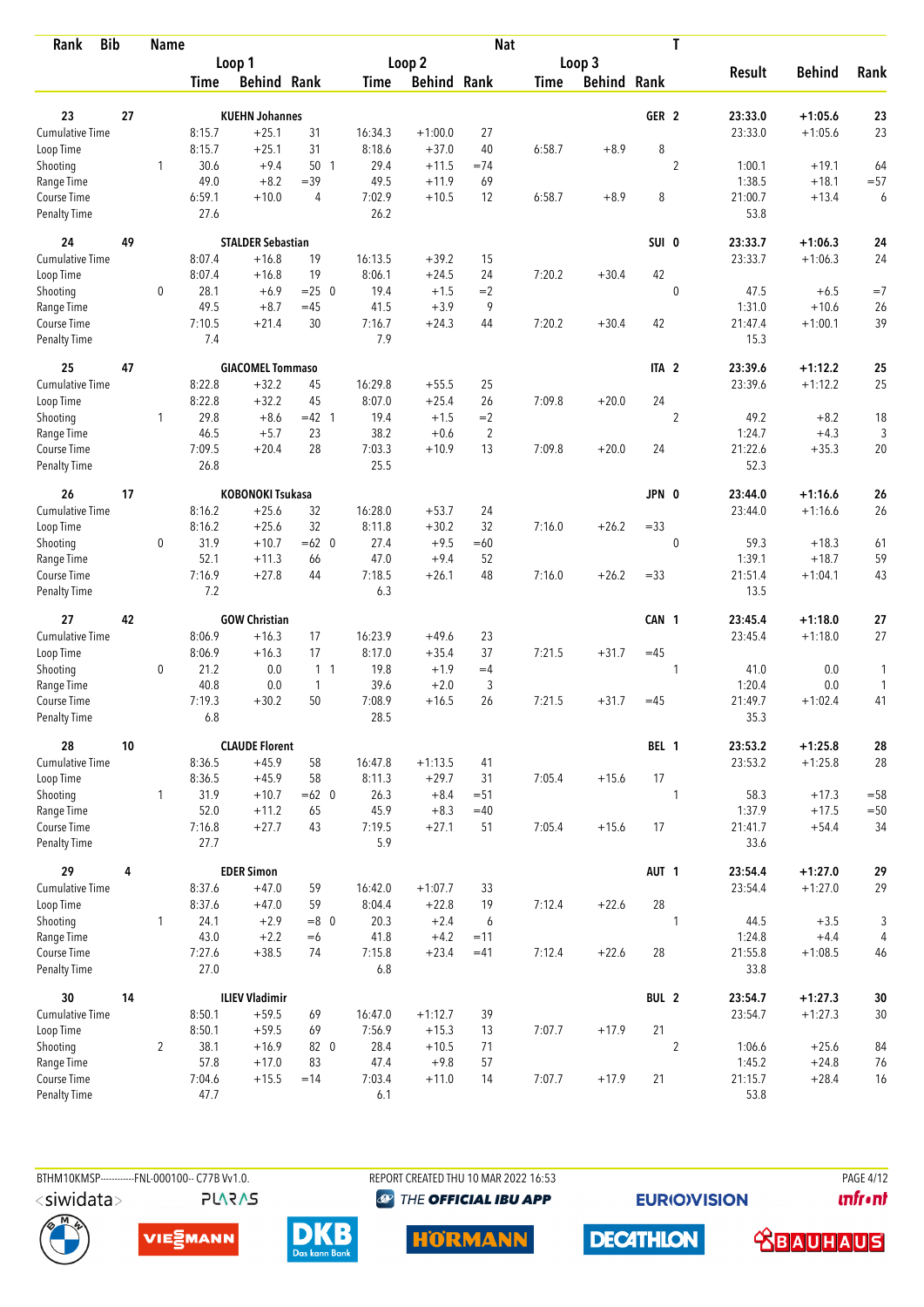| <b>Bib</b><br>Rank          |    | <b>Name</b>    |                |                          |                   |               |                    | <b>Nat</b>     |             |                    |                  | T              |                 |                    |          |
|-----------------------------|----|----------------|----------------|--------------------------|-------------------|---------------|--------------------|----------------|-------------|--------------------|------------------|----------------|-----------------|--------------------|----------|
|                             |    |                |                | Loop 1                   |                   |               | Loop 2             |                |             | Loop 3             |                  |                |                 |                    |          |
|                             |    |                | Time           | <b>Behind Rank</b>       |                   | Time          | <b>Behind Rank</b> |                | <b>Time</b> | <b>Behind Rank</b> |                  |                | <b>Result</b>   | <b>Behind</b>      | Rank     |
| 31                          | 54 |                |                | <b>STVRTECKY Jakub</b>   |                   |               |                    |                |             |                    | CZE <sub>2</sub> |                | 23:54.8         | $+1:27.4$          | 31       |
| <b>Cumulative Time</b>      |    |                | 8:02.5         | $+11.9$                  | 12                | 16:53.6       | $+1:19.3$          | 45             |             |                    |                  |                | 23:54.8         | $+1:27.4$          | 31       |
| Loop Time                   |    |                | 8:02.5         | $+11.9$                  | 12                | 8:51.1        | $+1:09.5$          | $=65$          | 7:01.2      | $+11.4$            | 10               |                |                 |                    |          |
| Shooting                    |    | $\mathbf 0$    | 28.7           | $+7.5$                   | 32 2              | 31.7          | $+13.8$            | 81             |             |                    |                  | $\overline{2}$ | 1:00.5          | $+19.5$            | 65       |
| Range Time                  |    |                | 47.5           | $+6.7$                   | 28                | 50.5          | $+12.9$            | 75             |             |                    |                  |                | 1:38.0          | $+17.6$            | $= 54$   |
| Course Time                 |    |                | 7:07.9         | $+18.8$                  | $= 23$            | 7:14.6        | $+22.2$            | 39             | 7:01.2      | $+11.4$            | 10               |                | 21:23.7         | $+36.4$            | 21       |
| <b>Penalty Time</b>         |    |                | 7.1            |                          |                   | 46.0          |                    |                |             |                    |                  |                | 53.1            |                    |          |
| 32                          | 29 |                |                | <b>JACQUELIN Emilien</b> |                   |               |                    |                |             |                    | FRA 4            |                | 23:55.0         | $+1:27.6$          | 32       |
| Cumulative Time             |    |                | 8:39.6         | $+49.0$                  | 60                | 16:44.7       | $+1:10.4$          | 34             |             |                    |                  |                | 23:55.0         | $+1:27.6$          | 32       |
| Loop Time                   |    |                | 8:39.6         | $+49.0$                  | 60                | 8:05.1        | $+23.5$            | 21             | 7:10.3      | $+20.5$            | 26               |                |                 |                    |          |
| Shooting                    |    | 3              | 26.8           | $+5.6$                   | $18-1$            | 21.3          | $+3.4$             | 11             |             |                    |                  | 4              | 48.1            | $+7.1$             | 11       |
| Range Time                  |    |                | 45.5           | $+4.7$                   | 16                | 40.0          | $+2.4$             | 4              |             |                    |                  |                | 1:25.5          | $+5.1$             | $= 5$    |
| Course Time                 |    |                | 6:49.1         | 0.0                      | $\mathbf{1}$      | 6:59.2        | $+6.8$             | 6              | 7:10.3      | $+20.5$            | 26               |                | 20:58.6         | $+11.3$            | 5        |
| Penalty Time                |    |                | 1:05.0         |                          |                   | 25.9          |                    |                |             |                    |                  |                | 1:30.9          |                    |          |
| 33                          | 59 |                |                | <b>NAWRATH Philipp</b>   |                   |               |                    |                |             |                    | GER <sub>2</sub> |                | 23:57.7         | $+1:30.3$          | 33       |
| <b>Cumulative Time</b>      |    |                | 8:30.7         | $+40.1$                  | 52                | 16:35.5       | $+1:01.2$          | 29             |             |                    |                  |                | 23:57.7         | $+1:30.3$          | 33       |
| Loop Time                   |    |                | 8:30.7         | $+40.1$                  | 52                | 8:04.8        | $+23.2$            | 20             | 7:22.2      | $+32.4$            | 47               |                |                 |                    |          |
| Shooting                    |    | $\overline{2}$ | 34.6           | $+13.4$                  | $=73$ 0           | 31.4          | $+13.5$            | 80             |             |                    |                  | $\overline{2}$ | 1:06.0          | $+25.0$            | 81       |
| Range Time                  |    |                | 53.4           | $+12.6$                  | 70                | 52.8          | $+15.2$            | 81             |             |                    |                  |                | 1:46.2          | $+25.8$            | $80\,$   |
| Course Time                 |    |                | 6:50.2         | $+1.1$                   | 2                 | 7:05.5        | $+13.1$            | 20             | 7:22.2      | $+32.4$            | 47               |                | 21:17.9         | $+30.6$            | 17       |
| <b>Penalty Time</b>         |    |                | 47.1           |                          |                   | 6.5           |                    |                |             |                    |                  |                | 53.6            |                    |          |
| 34                          | 70 |                |                | <b>TRSAN Rok</b>         |                   |               |                    |                |             |                    | SLO 0            |                | 24:02.2         | $+1:34.8$          | 34       |
| <b>Cumulative Time</b>      |    |                | 8:13.6         | $+23.0$                  | 29                | 16:38.5       | $+1:04.2$          | 31             |             |                    |                  |                | 24:02.2         | $+1:34.8$          | 34       |
| Loop Time                   |    |                | 8:13.6         | $+23.0$                  | 29                | 8:24.9        | $+43.3$            | 44             | 7:23.7      | $+33.9$            | $= 51$           |                |                 |                    |          |
| Shooting                    |    | 0              | 27.3           | $+6.1$                   | 20 <sub>0</sub>   | 22.6          | $+4.7$             | $=19$          |             |                    |                  | $\mathbf 0$    | 49.9            | $+8.9$             | 20       |
| Range Time                  |    |                | 48.1           | $+7.3$                   | $=34$             | 45.0          | $+7.4$             | $=35$          |             |                    |                  |                | 1:33.1          | $+12.7$            | $= 35$   |
| Course Time                 |    |                | 7:18.2         | $+29.1$                  | 49                | 7:33.1        | $+40.7$            | 71             | 7:23.7      | $+33.9$            | $= 51$           |                | 22:15.0         | $+1:27.7$          | $=61$    |
| <b>Penalty Time</b>         |    |                | 7.3            |                          |                   | 6.8           |                    |                |             |                    |                  |                | 14.1            |                    |          |
| 35                          | 38 |                |                | <b>LANGER Thierry</b>    |                   |               |                    |                |             |                    | BEL 1            |                | 24:02.4         | $+1:35.0$          | 35       |
| Cumulative Time             |    |                | 8:07.9         | $+17.3$                  | 20                | 16:45.3       | $+1:11.0$          | 36             |             |                    |                  |                | 24:02.4         | $+1:35.0$          | 35       |
| Loop Time                   |    |                | 8:07.9         | $+17.3$                  | 20                | 8:37.4        | $+55.8$            | 53             | 7:17.1      | $+27.3$            | 36               |                |                 |                    |          |
| Shooting                    |    | 0              | 31.2           | $+10.0$                  | 56 1              | 32.9          | $+15.0$            | 83             |             |                    |                  | 1              | 1:04.2          | $+23.2$            | $= 76$   |
| Range Time                  |    |                | 50.5           | $+9.7$                   | $= 53$            | 53.1          | $+15.5$            | 82             |             |                    |                  |                | 1:43.6          | $+23.2$            | 74       |
| Course Time                 |    |                | 7:11.0         | $+21.9$                  | $=32$             | 7:16.8        | $+24.4$            | 45             | 7:17.1      | $+27.3$            | 36               |                | 21:44.9         | $+57.6$            | 37       |
| <b>Penalty Time</b>         |    |                | 6.4            |                          |                   | 27.5          |                    |                |             |                    |                  |                | 33.9            |                    |          |
| 36                          | 62 |                |                | <b>DOHERTY Sean</b>      |                   |               |                    |                |             |                    | USA <sub>2</sub> |                | 24:03.6         | $+1:36.2$          | 36       |
| <b>Cumulative Time</b>      |    |                | 8:55.1         | $+1:04.5$                | 73                | 16:57.1       | $+1:22.8$          | 49             |             |                    |                  |                | 24:03.6         | $+1:36.2$          | 36       |
| Loop Time                   |    |                | 8:55.1         | $+1:04.5$                | 73                | 8:02.0        | $+20.4$            | 18             | 7:06.5      | $+16.7$            | 19               |                |                 |                    |          |
| Shooting                    |    | $\overline{2}$ | 33.1           | $+11.9$                  | 68 0              | 24.4          | $+6.5$             | $=36$          |             |                    |                  | $\overline{2}$ | 57.5            | $+16.5$            | 54       |
| Range Time                  |    |                | 53.5           | $+12.7$                  | 71                | 44.5          | $+6.9$             | 32             |             |                    |                  |                | 1:38.0          | $+17.6$            | $= 54$   |
| Course Time<br>Penalty Time |    |                | 7:13.3<br>48.3 | $+24.2$                  | 36                | 7:11.5<br>6.0 | $+19.1$            | 30             | 7:06.5      | $+16.7$            | 19               |                | 21:31.3<br>54.3 | $+44.0$            | 26       |
|                             |    |                |                |                          |                   |               |                    |                |             |                    |                  |                | 24:04.6         |                    |          |
| 37<br>Cumulative Time       | 26 |                |                | <b>BROWN Jake</b>        |                   |               |                    | 47             |             |                    | USA <sub>2</sub> |                |                 | $+1:37.2$          | $37$     |
|                             |    |                | 8:54.1         | $+1:03.5$                | 72<br>72          | 16:55.5       | $+1:21.2$          |                |             |                    | 23               |                | 24:04.6         | $+1:37.2$          | 37       |
| Loop Time                   |    |                | 8:54.1         | $+1:03.5$                |                   | 8:01.4        | $+19.8$            | 16             | 7:09.1      | $+19.3$            |                  |                |                 |                    |          |
| Shooting<br>Range Time      |    | $\overline{2}$ | 28.4<br>49.3   | $+7.2$<br>$+8.5$         | $= 28$ 0<br>$=42$ | 25.2<br>45.9  | $+7.3$<br>$+8.3$   | $=45$<br>$=40$ |             |                    |                  | $\overline{2}$ | 53.6<br>1:35.2  | $+12.6$<br>$+14.8$ | 35       |
| Course Time                 |    |                | 7:15.6         | $+26.5$                  | 39                | 7:08.8        | $+16.4$            | 25             | 7:09.1      | $+19.3$            | 23               |                | 21:33.5         | $+46.2$            | 42<br>27 |
| Penalty Time                |    |                | 49.2           |                          |                   | 6.7           |                    |                |             |                    |                  |                | 55.9            |                    |          |
| 38                          | 5  |                |                | <b>RANTA Jaakko</b>      |                   |               |                    |                |             |                    | FIN <sub>1</sub> |                | 24:05.7         | $+1:38.3$          | 38       |
| Cumulative Time             |    |                | 8:13.5         | $+22.9$                  | 28                | 16:34.7       | $+1:00.4$          | 28             |             |                    |                  |                | 24:05.7         | $+1:38.3$          | 38       |
| Loop Time                   |    |                | 8:13.5         | $+22.9$                  | 28                | 8:21.2        | $+39.6$            | 42             | 7:31.0      | $+41.2$            | $=64$            |                |                 |                    |          |
| Shooting                    |    | 0              | 25.4           | $+4.2$                   | $11 \quad 1$      | 23.3          | $+5.4$             | $=26$          |             |                    |                  | 1              | 48.7            | $+7.7$             | 15       |
| Range Time                  |    |                | 44.4           | $+3.6$                   | 11                | 42.5          | $+4.9$             | $=17$          |             |                    |                  |                | 1:26.9          | $+6.5$             | 11       |
| Course Time                 |    |                | 7:22.2         | $+33.1$                  | 61                | 7:09.9        | $+17.5$            | 27             | 7:31.0      | $+41.2$            | $=64$            |                | 22:03.1         | $+1:15.8$          | 51       |
| <b>Penalty Time</b>         |    |                | $6.9$          |                          |                   | 28.8          |                    |                |             |                    |                  |                | 35.7            |                    |          |

**PLARAS** 

BTHM10KMSP-----------FNL-000100-- C77B Vv1.0. REPORT CREATED THU 10 MAR 2022 16:53 PAGE 5/12

<sup><sup>9</sup> THE OFFICIAL IBU APP</sup>

**EURIOVISION** 

*<u><u>Infront</u>*</u>







**DECATHLON HORMANN** 

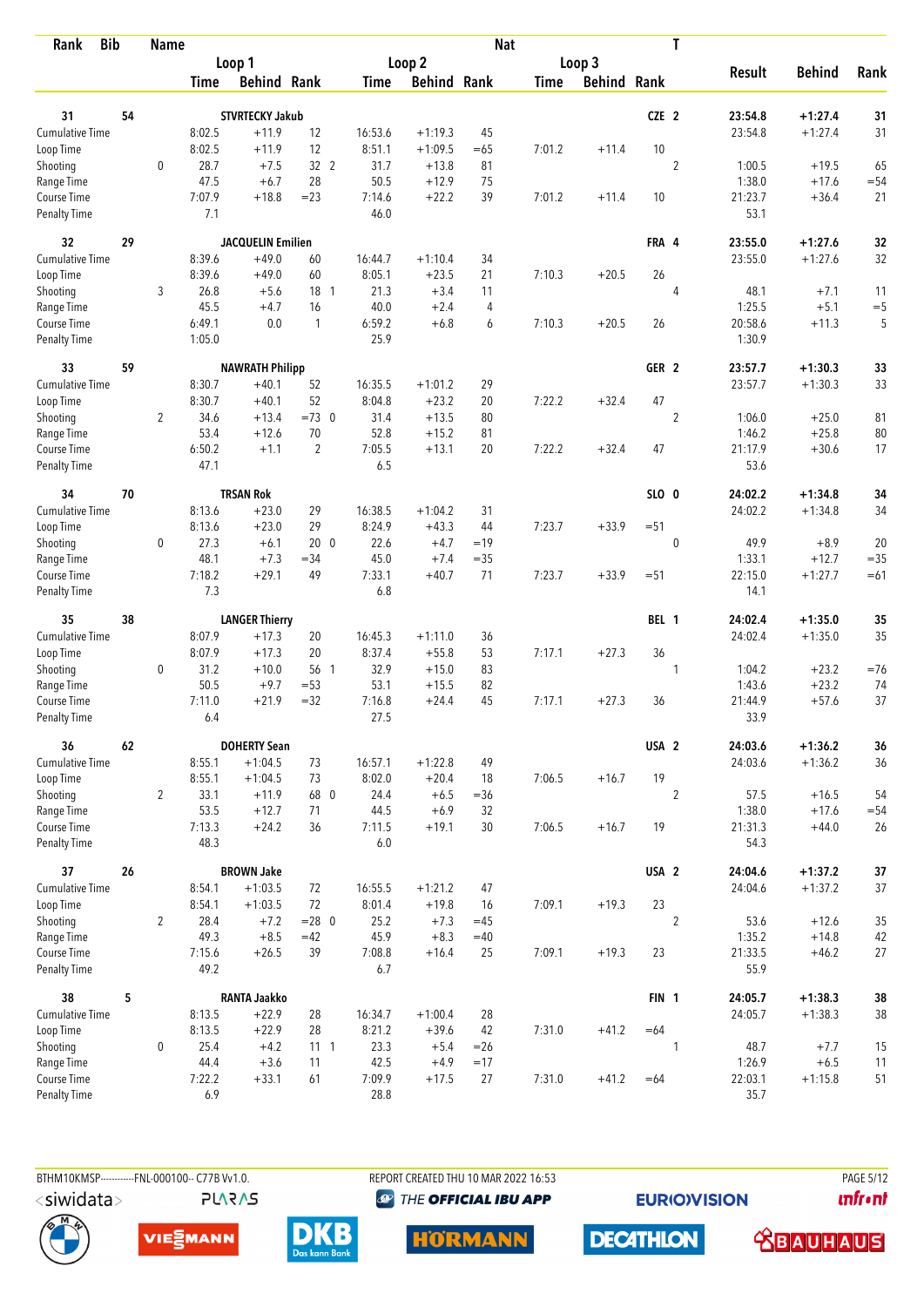| Rank                        | <b>Bib</b> | <b>Name</b>    |                |                           |                |               |                    | <b>Nat</b> |             |                    |                  | T              |                 |               |        |
|-----------------------------|------------|----------------|----------------|---------------------------|----------------|---------------|--------------------|------------|-------------|--------------------|------------------|----------------|-----------------|---------------|--------|
|                             |            |                |                | Loop 1                    |                |               | Loop 2             |            |             | Loop 3             |                  |                |                 |               |        |
|                             |            |                | Time           | <b>Behind Rank</b>        |                | Time          | <b>Behind Rank</b> |            | <b>Time</b> | <b>Behind Rank</b> |                  |                | <b>Result</b>   | <b>Behind</b> | Rank   |
| 39                          | 40         |                |                | <b>DOVZAN Miha</b>        |                |               |                    |            |             |                    | SLO 1            |                | 24:07.7         | $+1:40.3$     | 39     |
| <b>Cumulative Time</b>      |            |                | 8:10.3         | $+19.7$                   | 24             | 16:41.7       | $+1:07.4$          | 32         |             |                    |                  |                | 24:07.7         | $+1:40.3$     | 39     |
| Loop Time                   |            |                | 8:10.3         | $+19.7$                   | 24             | 8:31.4        | $+49.8$            | 49         | 7:26.0      | $+36.2$            | 59               |                |                 |               |        |
|                             |            | $\mathbf 0$    | 23.6           | $+2.4$                    | 7 <sub>1</sub> | 23.2          | $+5.3$             | $= 24$     |             |                    |                  | 1              | 46.8            | $+5.8$        | 5      |
| Shooting<br>Range Time      |            |                | 42.6           | $+1.8$                    | $=4$           | 43.6          | $+6.0$             | 23         |             |                    |                  |                | 1:26.2          | $+5.8$        | 7      |
| Course Time                 |            |                | 7:21.1         | $+32.0$                   | 59             | 7:19.8        | $+27.4$            | 52         | 7:26.0      | $+36.2$            | 59               |                | 22:06.9         | $+1:19.6$     | 52     |
| <b>Penalty Time</b>         |            |                | 6.6            |                           |                | 28.0          |                    |            |             |                    |                  |                | 34.6            |               |        |
| 40                          | 69         |                |                | <b>TODEV Blagoy</b>       |                |               |                    |            |             |                    | BUL 0            |                | 24:08.0         | $+1:40.6$     | 40     |
| Cumulative Time             |            |                | 8:31.9         | $+41.3$                   | 54             | 16:46.5       | $+1:12.2$          | $= 37$     |             |                    |                  |                | 24:08.0         | $+1:40.6$     | 40     |
| Loop Time                   |            |                | 8:31.9         | $+41.3$                   | 54             | 8:14.6        | $+33.0$            | 36         | 7:21.5      | $+31.7$            | $=45$            |                |                 |               |        |
| Shooting                    |            | 0              | 29.2           | $+8.0$                    | $=38$ 0        | 23.4          | $+5.5$             | $= 28$     |             |                    |                  | $\mathbf 0$    | 52.6            | $+11.6$       | $=30$  |
| Range Time                  |            |                | 47.6           | $+6.8$                    | $=29$          | 42.7          | $+5.1$             | $= 20$     |             |                    |                  |                | 1:30.3          | $+9.9$        | $= 22$ |
| Course Time                 |            |                | 7:37.7         | $+48.6$                   | 84             | 7:24.9        | $+32.5$            | 63         | 7:21.5      | $+31.7$            | $=45$            |                | 22:24.1         | $+1:36.8$     | 69     |
| Penalty Time                |            |                | 6.6            |                           |                | 7.0           |                    |            |             |                    |                  |                | 13.6            |               |        |
| 41                          | 66         |                |                | ANDERSEN Aleksander Fjeld |                |               |                    |            |             |                    | NOR <sub>2</sub> |                | 24:09.9         | $+1:42.5$     | 41     |
| Cumulative Time             |            |                | 8:27.8         | $+37.2$                   | 49             | 16:53.2       | $+1:18.9$          | 43         |             |                    |                  |                | 24:09.9         | $+1:42.5$     | 41     |
| Loop Time                   |            |                | 8:27.8         | $+37.2$                   | 49             | 8:25.4        | $+43.8$            | 45         | 7:16.7      | $+26.9$            | 35               |                |                 |               |        |
| Shooting                    |            | 1              | 28.4           | $+7.2$                    | $= 28$ 1       | 23.3          | $+5.4$             | $= 26$     |             |                    |                  | $\overline{c}$ | 51.7            | $+10.7$       | $= 27$ |
| Range Time                  |            |                | 48.1           | $+7.3$                    | $=34$          | 43.9          | $+6.3$             | $= 25$     |             |                    |                  |                | 1:32.0          | $+11.6$       | 31     |
| Course Time                 |            |                | 7:09.7         | $+20.6$                   | 29             | 7:13.9        | $+21.5$            | 38         | 7:16.7      | $+26.9$            | 35               |                | 21:40.3         | $+53.0$       | 32     |
| <b>Penalty Time</b>         |            |                | 30.0           |                           |                | 27.6          |                    |            |             |                    |                  |                | 57.6            |               |        |
| 42                          | 57         |                |                | <b>PERROT Eric</b>        |                |               |                    |            |             |                    | FRA 1            |                | 24:11.7         | $+1:44.3$     | 42     |
| Cumulative Time             |            |                | 8:19.0         | $+28.4$                   | 37             | 16:47.1       | $+1:12.8$          | 40         |             |                    |                  |                | 24:11.7         | $+1:44.3$     | 42     |
| Loop Time                   |            |                | 8:19.0         | $+28.4$                   | 37             | 8:28.1        | $+46.5$            | 46         | 7:24.6      | $+34.8$            | 54               |                |                 |               |        |
| Shooting                    |            | 0              | 33.7           | $+12.5$                   | $71 \quad 1$   | 23.9          | $+6.0$             | $=32$      |             |                    |                  | 1              | 57.7            | $+16.7$       | $= 56$ |
| Range Time                  |            |                | 53.1           | $+12.3$                   | 69             | 45.0          | $+7.4$             | $= 35$     |             |                    |                  |                | 1:38.1          | $+17.7$       | 56     |
| Course Time                 |            |                | 7:17.8         | $+28.7$                   | $=47$          | 7:14.9        | $+22.5$            | 40         | 7:24.6      | $+34.8$            | 54               |                | 21:57.3         | $+1:10.0$     | 47     |
| <b>Penalty Time</b>         |            |                | 8.1            |                           |                | 28.2          |                    |            |             |                    |                  |                | 36.3            |               |        |
| 43                          | 33         |                |                | <b>BIRKENTALS Renars</b>  |                |               |                    |            |             |                    | LAT 0            |                | 24:12.8         | $+1:45.4$     | 43     |
| Cumulative Time             |            |                | 8:24.1         | $+33.5$                   | 47             | 16:37.8       | $+1:03.5$          | 30         |             |                    |                  |                | 24:12.8         | $+1:45.4$     | 43     |
| Loop Time                   |            |                | 8:24.1         | $+33.5$                   | 47             | 8:13.7        | $+32.1$            | 34         | 7:35.0      | $+45.2$            | 70               |                |                 |               |        |
| Shooting                    |            | 0              | 32.3           | $+11.1$                   | 65 0           | 27.1          | $+9.2$             | 58         |             |                    |                  | $\mathbf 0$    | 59.4            | $+18.4$       | 62     |
| Range Time                  |            |                | 51.4           | $+10.6$                   | $=61$          | 46.5          | $+8.9$             | 49         |             |                    |                  |                | 1:37.9          | $+17.5$       | $=50$  |
| Course Time                 |            |                | 7:26.0         | $+36.9$                   | 69             | 7:20.5        | $+28.1$            | $= 53$     | 7:35.0      | $+45.2$            | 70               |                | 22:21.5         | $+1:34.2$     | 66     |
| <b>Penalty Time</b>         |            |                | 6.7            |                           |                | 6.7           |                    |            |             |                    |                  |                | 13.4            |               |        |
| 44                          | 48         |                |                | <b>ERMITS Kalev</b>       |                |               |                    |            |             |                    | EST <sub>2</sub> |                | 24:15.1         | $+1:47.7$     | 44     |
| <b>Cumulative Time</b>      |            |                | 8:43.2         | $+52.6$                   | 64             | 16:45.1       | $+1:10.8$          | 35         |             |                    |                  |                | 24:15.1         | $+1:47.7$     | 44     |
| Loop Time                   |            |                | 8:43.2         | $+52.6$                   | 64             | 8:01.9        | $+20.3$            | 17         | 7:30.0      | $+40.2$            | 63               |                |                 |               |        |
| Shooting                    |            | $\overline{2}$ | 28.8           | $+7.6$                    | 33 0           | 22.6          | $+4.7$             | $=19$      |             |                    |                  | $\overline{2}$ | 51.5            | $+10.5$       | 26     |
| Range Time                  |            |                | 46.9           | $+6.1$                    | 25             | 42.7          | $+5.1$             | $= 20$     |             |                    |                  |                | 1:29.6          | $+9.2$        | $=18$  |
| Course Time<br>Penalty Time |            |                | 7:07.8<br>48.5 | $+18.7$                   | 22             | 7:12.6<br>6.6 | $+20.2$            | $= 36$     | 7:30.0      | $+40.2$            | 63               |                | 21:50.4<br>55.1 | $+1:03.1$     | 42     |
| 45                          | 55         |                |                | <b>SCHOMMER Paul</b>      |                |               |                    |            |             |                    | USA 1            |                | 24:17.8         | $+1:50.4$     | 45     |
| <b>Cumulative Time</b>      |            |                | 8:12.1         | $+21.5$                   | 25             | 16:46.5       | $+1:12.2$          | $= 37$     |             |                    |                  |                | 24:17.8         | $+1:50.4$     | 45     |
| Loop Time                   |            |                | 8:12.1         | $+21.5$                   | 25             | 8:34.4        | $+52.8$            | 51         | 7:31.3      | $+41.5$            | 66               |                |                 |               |        |
| Shooting                    |            | 0              | 29.8           | $+8.6$                    | $=42$ 1        | 23.5          | $+5.6$             | 30         |             |                    |                  | $\mathbf{1}$   | 53.4            | $+12.4$       | 34     |
| Range Time                  |            |                | 50.3           | $+9.5$                    | 52             | 44.3          | $+6.7$             | $= 28$     |             |                    |                  |                | 1:34.6          | $+14.2$       | $= 39$ |
| Course Time                 |            |                | 7:15.3         | $+26.2$                   | 38             | 7:22.9        | $+30.5$            | 58         | 7:31.3      | $+41.5$            | 66               |                | 22:09.5         | $+1:22.2$     | $= 53$ |
| Penalty Time                |            |                | 6.5            |                           |                | 27.2          |                    |            |             |                    |                  |                | 33.7            |               |        |
| 46                          | 50         |                |                | <b>KOMATZ David</b>       |                |               |                    |            |             |                    | AUT <sub>2</sub> |                | 24:22.4         | $+1:55.0$     | 46     |
| <b>Cumulative Time</b>      |            |                | 8:19.3         | $+28.7$                   | 38             | 16:56.9       | $+1:22.6$          | 48         |             |                    |                  |                | 24:22.4         | $+1:55.0$     | 46     |
| Loop Time                   |            |                | 8:19.3         | $+28.7$                   | 38             | 8:37.6        | $+56.0$            | 54         | 7:25.5      | $+35.7$            | $=56$            |                |                 |               |        |
| Shooting                    |            | $\mathbf{1}$   | 36.1           | $+14.9$                   | 79 1           | 30.1          | $+12.2$            | $=76$      |             |                    |                  | $\overline{2}$ | 1:06.2          | $+25.2$       | 83     |
| Range Time                  |            |                | 54.2           | $+13.4$                   | 75             | 51.2          | $+13.6$            | 78         |             |                    |                  |                | 1:45.4          | $+25.0$       | $= 77$ |
| Course Time                 |            |                | 6:58.5         | $+9.4$                    | 3              | 7:20.5        | $+28.1$            | $= 53$     | 7:25.5      | $+35.7$            | $= 56$           |                | 21:44.5         | $+57.2$       | 36     |
| Penalty Time                |            |                | 26.6           |                           |                | 25.9          |                    |            |             |                    |                  |                | 52.5            |               |        |

BTHM10KMSP------------FNL-000100-- C77B Vv1.0. <siwidata>

**PLARAS** 

REPORT CREATED THU 10 MAR 2022 16:53 <sup><sup>9</sup> THE OFFICIAL IBU APP</sup>

**EURIOVISION** 

PAGE 6/12 *<u><u>Infront</u>*</u>







**HORMANN** 



 **<u>CBAUHAUS</u>**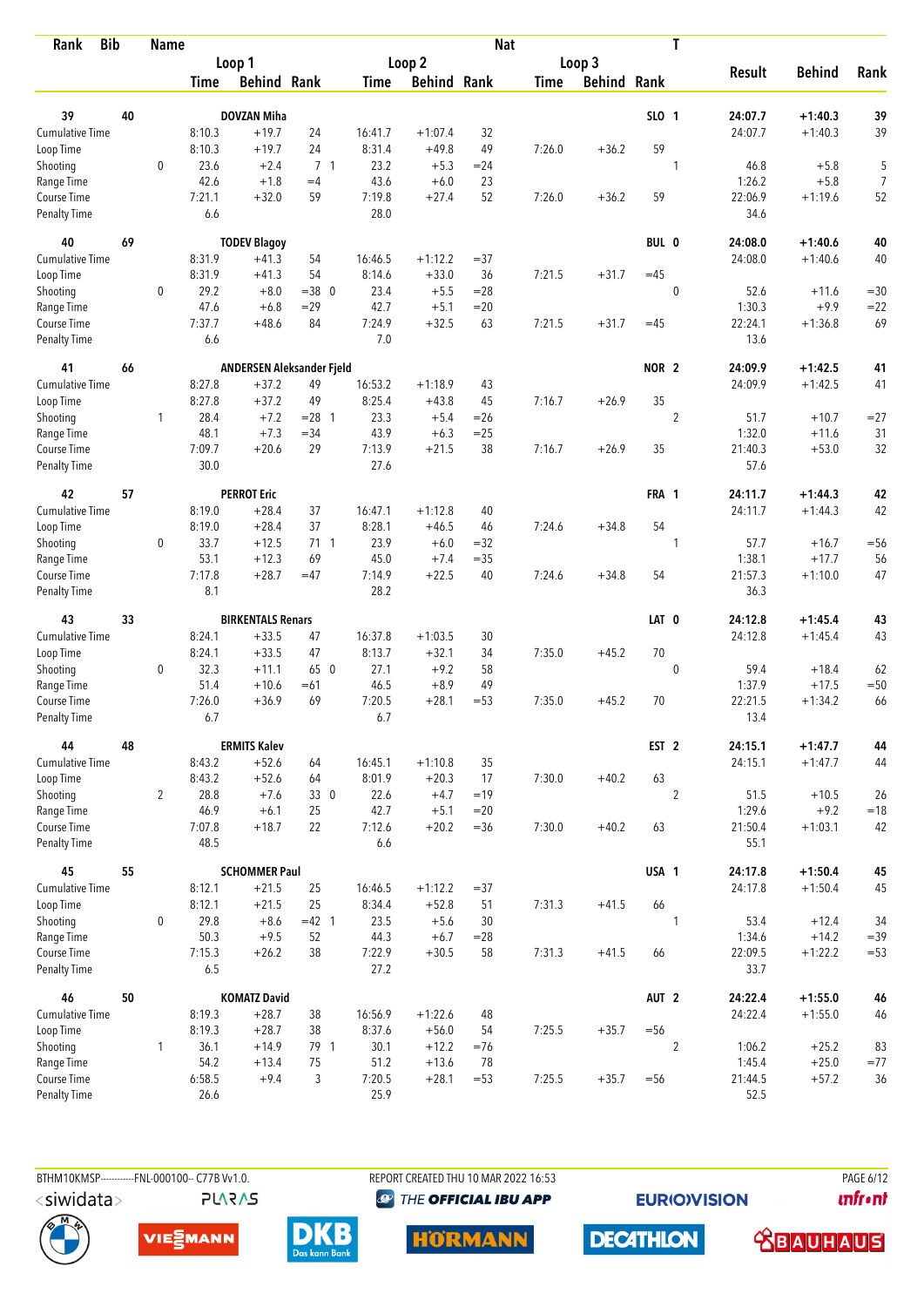| <b>Bib</b><br>Rank          |    | <b>Name</b> |               |                        |                 |               |                    | <b>Nat</b> |             |                    |                  | T              |                 |               |        |
|-----------------------------|----|-------------|---------------|------------------------|-----------------|---------------|--------------------|------------|-------------|--------------------|------------------|----------------|-----------------|---------------|--------|
|                             |    |             |               | Loop 1                 |                 |               | Loop 2             |            |             | Loop 3             |                  |                |                 |               |        |
|                             |    |             | Time          | <b>Behind Rank</b>     |                 | Time          | <b>Behind Rank</b> |            | <b>Time</b> | <b>Behind Rank</b> |                  |                | <b>Result</b>   | <b>Behind</b> | Rank   |
| 47                          | 73 |             |               | <b>LEMMERER Harald</b> |                 |               |                    |            |             |                    | AUT <sub>1</sub> |                | 24:23.0         | $+1:55.6$     | 47     |
| <b>Cumulative Time</b>      |    |             | 8:20.6        | $+30.0$                | 40              | 16:57.3       | $+1:23.0$          | $=50$      |             |                    |                  |                | 24:23.0         | $+1:55.6$     | 47     |
| Loop Time                   |    |             | 8:20.6        | $+30.0$                | 40              | 8:36.7        | $+55.1$            | 52         | 7:25.7      | $+35.9$            | 58               |                |                 |               |        |
| Shooting                    |    | $\mathbf 0$ | 27.8          | $+6.6$                 | 23 1            | 22.9          | $+5.0$             | $= 21$     |             |                    |                  | 1              | 50.7            | $+9.7$        | 24     |
| Range Time                  |    |             | 46.7          | $+5.9$                 | 24              | 44.8          | $+7.2$             | 34         |             |                    |                  |                | 1:31.5          | $+11.1$       | 28     |
| Course Time                 |    |             | 7:26.1        | $+37.0$                | 70              | 7:23.2        | $+30.8$            | 61         | 7:25.7      | $+35.9$            | 58               |                | 22:15.0         | $+1:27.7$     | $=61$  |
| <b>Penalty Time</b>         |    |             | 7.8           |                        |                 | 28.7          |                    |            |             |                    |                  |                | 36.5            |               |        |
| 48                          | 86 |             |               | <b>MARECEK Jonas</b>   |                 |               |                    |            |             |                    | CZE 1            |                | 24:25.2         | $+1:57.8$     | 48     |
| Cumulative Time             |    |             | 8:15.3        | $+24.7$                | 30              | 16:53.3       | $+1:19.0$          | 44         |             |                    |                  |                | 24:25.2         | $+1:57.8$     | 48     |
| Loop Time                   |    |             | 8:15.3        | $+24.7$                | 30              | 8:38.0        | $+56.4$            | 55         | 7:31.9      | $+42.1$            | 68               |                |                 |               |        |
| Shooting                    |    | 0           | 30.2          | $+9.0$                 | $=47$ 1         | 24.7          | $+6.8$             | 41         |             |                    |                  | 1              | 55.0            | $+14.0$       | $=44$  |
| Range Time                  |    |             | 49.6          | $+8.8$                 | 48              | 47.7          | $+10.1$            | 58         |             |                    |                  |                | 1:37.3          | $+16.9$       | 49     |
| Course Time                 |    |             | 7:17.8        | $+28.7$                | $=47$           | 7:23.0        | $+30.6$            | $= 59$     | 7:31.9      | $+42.1$            | 68               |                | 22:12.7         | $+1:25.4$     | 59     |
| Penalty Time                |    |             | 7.9           |                        |                 | 27.3          |                    |            |             |                    |                  |                | 35.2            |               |        |
| 49                          | 46 |             |               | <b>NELIN Jesper</b>    |                 |               |                    |            |             |                    | SWE 3            |                | 24:28.4         | $+2:01.0$     | 49     |
| Cumulative Time             |    |             | 9:13.1        | $+1:22.5$              | 80              | 17:12.4       | $+1:38.1$          | 54         |             |                    |                  |                | 24:28.4         | $+2:01.0$     | 49     |
| Loop Time                   |    |             | 9:13.1        | $+1:22.5$              | 80              | 7:59.3        | $+17.7$            | 14         | 7:16.0      | $+26.2$            | $= 33$           |                |                 |               |        |
| Shooting                    |    | 3           | 41.0          | $+19.8$                | 86 0            | 24.5          | $+6.6$             | 38         |             |                    |                  | 3              | 1:05.6          | $+24.6$       | 80     |
| Range Time                  |    |             | 1:00.7        | $+19.9$                | 86              | 46.4          | $+8.8$             | $=46$      |             |                    |                  |                | 1:47.1          | $+26.7$       | 82     |
| Course Time                 |    |             | 7:01.6        | $+12.5$                | 9               | 7:06.4        | $+14.0$            | 23         | 7:16.0      | $+26.2$            | $= 33$           |                | 21:24.0         | $+36.7$       | 22     |
| <b>Penalty Time</b>         |    |             | 1:10.8        |                        |                 | 6.5           |                    |            |             |                    |                  |                | 1:17.3          |               |        |
| 50                          | 15 |             |               | <b>SIMA Michal</b>     |                 |               |                    |            |             |                    | SVK 1            |                | 24:28.5         | $+2:01.1$     | 50     |
| <b>Cumulative Time</b>      |    |             | 8:18.5        | $+27.9$                | 35              | 16:59.4       | $+1:25.1$          | 52         |             |                    |                  |                | 24:28.5         | $+2:01.1$     | 50     |
| Loop Time                   |    |             | 8:18.5        | $+27.9$                | 35              | 8:40.9        | $+59.3$            | 57         | 7:29.1      | $+39.3$            | 61               |                |                 |               |        |
| Shooting                    |    | 0           | 31.6          | $+10.4$                | $= 59 \quad 1$  | 30.3          | $+12.4$            | 78         |             |                    |                  | 1              | 1:02.0          | $+21.0$       | 72     |
| Range Time                  |    |             | 51.4          | $+10.6$                | $=61$           | 50.8          | $+13.2$            | $=76$      |             |                    |                  |                | 1:42.2          | $+21.8$       | $= 71$ |
| Course Time                 |    |             | 7:20.5        | $+31.4$                | 57              | 7:22.2        | $+29.8$            | 56         | 7:29.1      | $+39.3$            | 61               |                | 22:11.8         | $+1:24.5$     | 58     |
| <b>Penalty Time</b>         |    |             | 6.6           |                        |                 | 27.9          |                    |            |             |                    |                  |                | 34.5            |               |        |
| 51                          | 41 |             |               | <b>SINAPOV Anton</b>   |                 |               |                    |            |             |                    | BUL 1            |                | 24:32.5         | $+2:05.1$     | 51     |
| <b>Cumulative Time</b>      |    |             | 8:45.9        | $+55.3$                | $=66$           | 17:15.2       | $+1:40.9$          | 57         |             |                    |                  |                | 24:32.5         | $+2:05.1$     | 51     |
| Loop Time                   |    |             | 8:45.9        | $+55.3$                | $=66$           | 8:29.3        | $+47.7$            | 47         | 7:17.3      | $+27.5$            | 37               |                |                 |               |        |
| Shooting                    |    | 1           | 31.4          | $+10.2$                | 58 0            | 29.4          | $+11.5$            | $=74$      |             |                    |                  | 1              | 1:00.8          | $+19.8$       | 66     |
| Range Time                  |    |             | 51.3          | $+10.5$                | 60              | 49.4          | $+11.8$            | 68         |             |                    |                  |                | 1:40.7          | $+20.3$       | 65     |
| Course Time                 |    |             | 7:24.9        | $+35.8$                | 66              | 7:33.5        | $+41.1$            | 72         | 7:17.3      | $+27.5$            | 37               |                | 22:15.7         | $+1:28.4$     | 63     |
| Penalty Time                |    |             | 29.7          |                        |                 | 6.4           |                    |            |             |                    |                  |                | 36.1            |               |        |
| 52                          | 6  |             |               | <b>SHAMAEV Dmitrii</b> |                 |               |                    |            |             |                    | ROU 0            |                | 24:33.4         | $+2:06.0$     | 52     |
| Cumulative Time             |    |             | 8:17.6        | $+27.0$                | 33              | 17:09.7       | $+1:35.4$          | 53         |             |                    |                  |                | 24:33.4         | $+2:06.0$     | 52     |
| Loop Time                   |    |             | 8:17.6        | $+27.0$                | 33              | 8:52.1        | $+1:10.5$          | 68         | 7:23.7      | $+33.9$            | $= 51$           |                |                 |               |        |
| Shooting                    |    | 0           | 27.4          | $+6.2$                 | 21 <sub>0</sub> | 27.5          | $+9.6$             | $=62$      |             |                    |                  | $\mathbf{0}$   | 54.9            | $+13.9$       | 43     |
| Range Time                  |    |             | 46.3          | $+5.5$                 | 21              | 46.8          | $+9.2$             | $=50$      |             |                    |                  |                | 1:33.1          | $+12.7$       | $= 35$ |
| Course Time<br>Penalty Time |    |             | 7:25.0<br>6.3 | $+35.9$                | 67              | 7:58.8<br>6.5 | $+1:06.4$          | 85         | 7:23.7      | $+33.9$            | $= 51$           |                | 22:47.5<br>12.8 | $+2:00.2$     | 77     |
| 53                          | 83 |             |               | <b>BIONAZ Didier</b>   |                 |               |                    |            |             |                    | ITA <sub>2</sub> |                | 24:35.5         | $+2:08.1$     | 53     |
| Cumulative Time             |    |             | 8:13.0        | $+22.4$                | 27              | 17:14.3       | $+1:40.0$          | 56         |             |                    |                  |                | 24:35.5         | $+2:08.1$     | 53     |
| Loop Time                   |    |             | 8:13.0        | $+22.4$                | 27              | 9:01.3        | $+1:19.7$          | 73         | 7:21.2      | $+31.4$            | 44               |                |                 |               |        |
| Shooting                    |    | 0           | 26.1          | $+4.9$                 | 15 <sub>2</sub> | 34.8          | $+16.9$            | 85         |             |                    |                  | $\overline{2}$ | 1:01.0          | $+20.0$       | 67     |
| Range Time                  |    |             | 45.3          | $+4.5$                 | 14              | 55.9          | $+18.3$            | 84         |             |                    |                  |                | 1:41.2          | $+20.8$       | 67     |
| Course Time                 |    |             | 7:20.4        | $+31.3$                | $= 53$          | 7:17.1        | $+24.7$            | 46         | 7:21.2      | $+31.4$            | 44               |                | 21:58.7         | $+1:11.4$     | 48     |
| Penalty Time                |    |             | 7.3           |                        |                 | 48.3          |                    |            |             |                    |                  |                | 55.6            |               |        |
| 54                          | 77 |             |               | <b>JAEGER Martin</b>   |                 |               |                    |            |             |                    | SUI <sub>2</sub> |                | 24:35.6         | $+2:08.2$     | 54     |
| <b>Cumulative Time</b>      |    |             | 8:03.7        | $+13.1$                | 14              | 16:54.8       | $+1:20.5$          | 46         |             |                    |                  |                | 24:35.6         | $+2:08.2$     | 54     |
| Loop Time                   |    |             | 8:03.7        | $+13.1$                | 14              | 8:51.1        | $+1:09.5$          | $=65$      | 7:40.8      | $+51.0$            | 74               |                |                 |               |        |
| Shooting                    |    | 0           | 28.3          | $+7.1$                 | 27 <sub>2</sub> | 28.2          | $+10.3$            | $=69$      |             |                    |                  | $\overline{c}$ | 56.5            | $+15.5$       | 48     |
| Range Time                  |    |             | 48.7          | $+7.9$                 | 38              | 49.8          | $+12.2$            | $=70$      |             |                    |                  |                | 1:38.5          | $+18.1$       | $= 57$ |
| Course Time                 |    |             | 7:07.7        | $+18.6$                | 21              | 7:12.4        | $+20.0$            | $= 33$     | 7:40.8      | $+51.0$            | 74               |                | 22:00.9         | $+1:13.6$     | 50     |
| <b>Penalty Time</b>         |    |             | 7.3           |                        |                 | 48.9          |                    |            |             |                    |                  |                | 56.2            |               |        |

**PLARAS** 

BTHM10KMSP-----------FNL-000100-- C77B Vv1.0. REPORT CREATED THU 10 MAR 2022 16:53 PAGE 7/12 <sup><sup>9</sup> THE OFFICIAL IBU APP</sup>

**EURIOVISION** 

*<u><u>Infront</u>*</u>







**HORMANN** 



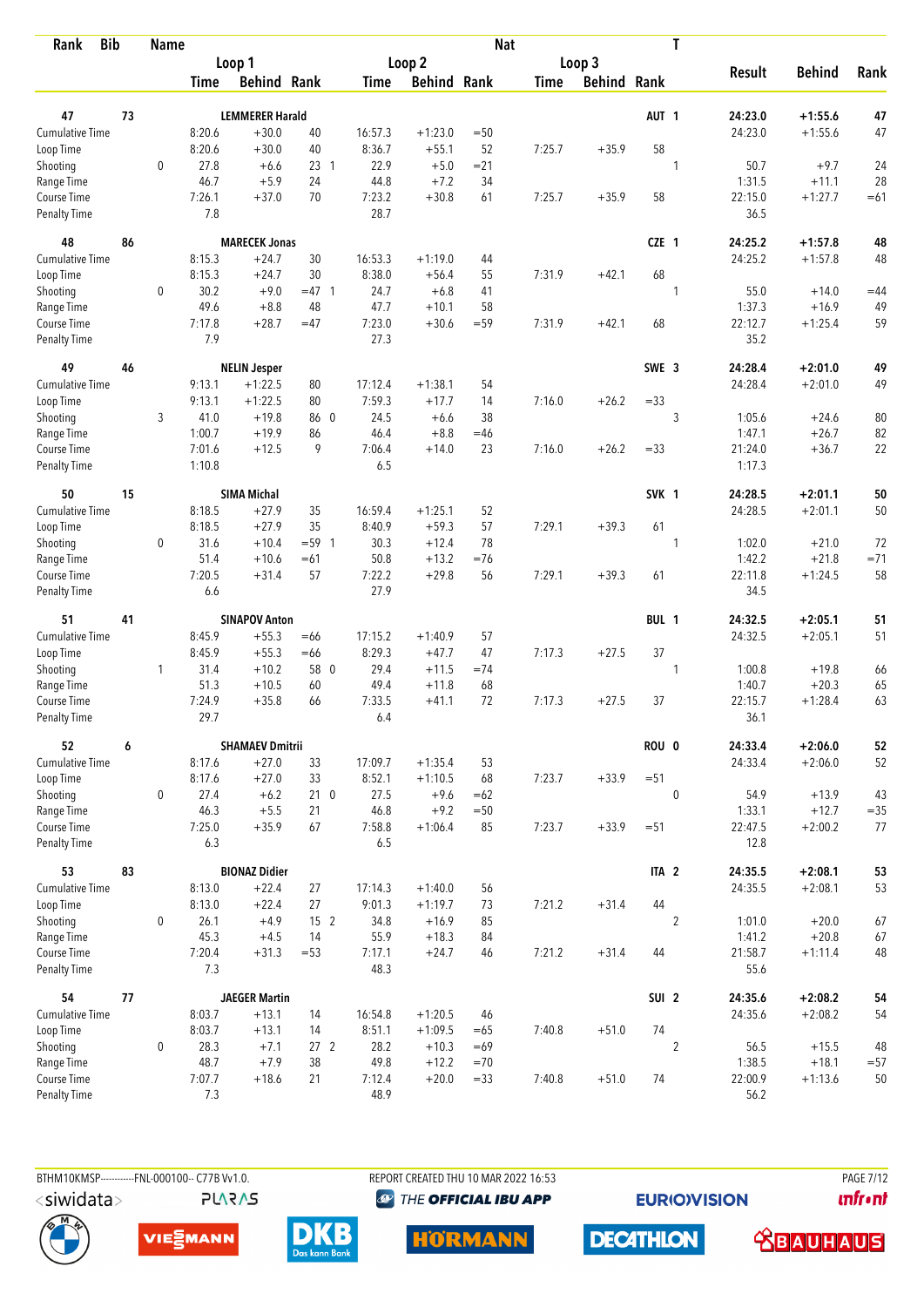| Rank                               | <b>Bib</b> | <b>Name</b>  |                |                          |                 |                |                    | <b>Nat</b> |             |                    |                  | T              |                   |               |        |
|------------------------------------|------------|--------------|----------------|--------------------------|-----------------|----------------|--------------------|------------|-------------|--------------------|------------------|----------------|-------------------|---------------|--------|
|                                    |            |              |                | Loop 1                   |                 |                | Loop 2             |            |             | Loop 3             |                  |                |                   |               |        |
|                                    |            |              | Time           | <b>Behind Rank</b>       |                 | Time           | <b>Behind Rank</b> |            | <b>Time</b> | <b>Behind Rank</b> |                  |                | <b>Result</b>     | <b>Behind</b> | Rank   |
| 55                                 | 21         |              |                | <b>ZAHKNA Rene</b>       |                 |                |                    |            |             |                    | EST 0            |                | 24:36.5           | $+2:09.1$     | 55     |
| <b>Cumulative Time</b>             |            |              | 8:18.1         | $+27.5$                  | 34              | 16:48.3        | $+1:14.0$          | 42         |             |                    |                  |                | 24:36.5           | $+2:09.1$     | 55     |
| Loop Time                          |            |              | 8:18.1         | $+27.5$                  | 34              | 8:30.2         | $+48.6$            | 48         | 7:48.2      | $+58.4$            | $= 81$           |                |                   |               |        |
| Shooting                           |            | $\mathbf 0$  | 27.1           | $+5.9$                   | 19 <sup>0</sup> | 27.8           | $+9.9$             | 65         |             |                    |                  | $\mathbf 0$    | 55.0              | $+14.0$       | $=44$  |
| Range Time                         |            |              | 47.4           | $+6.6$                   | 27              | 48.6           | $+11.0$            | 62         |             |                    |                  |                | 1:36.0            | $+15.6$       | 45     |
| Course Time                        |            |              | 7:24.2         | $+35.1$                  | 64              | 7:35.0         | $+42.6$            | 73         | 7:48.2      | $+58.4$            | $= 81$           |                | 22:47.4           | $+2:00.1$     | 76     |
| <b>Penalty Time</b>                |            |              | 6.5            |                          |                 | 6.6            |                    |            |             |                    |                  |                | 13.1              |               |        |
| 55                                 | 28         |              |                | <b>BAUER Klemen</b>      |                 |                |                    |            |             |                    | SLO <sub>3</sub> |                | 24:36.5           | $+2:09.1$     | 55     |
| Cumulative Time                    |            |              | 8:26.6         | $+36.0$                  | 48              | 17:16.8        | $+1:42.5$          | $=60$      |             |                    |                  |                | 24:36.5           | $+2:09.1$     | 55     |
| Loop Time                          |            |              | 8:26.6         | $+36.0$                  | 48              | 8:50.2         | $+1:08.6$          | 63         | 7:19.7      | $+29.9$            | 41               |                |                   |               |        |
| Shooting                           |            | 1            | 24.1           | $+2.9$                   | $=8$ 2          | 24.4           | $+6.5$             | $=36$      |             |                    |                  | 3              | 48.5              | $+7.5$        | 14     |
| Range Time                         |            |              | 42.1           | $+1.3$                   | 3               | 44.3           | $+6.7$             | $= 28$     |             |                    |                  |                | 1:26.4            | $+6.0$        | 8      |
| Course Time                        |            |              | 7:16.3         | $+27.2$                  | 41              | 7:18.3         | $+25.9$            | 47         | 7:19.7      | $+29.9$            | 41               |                | 21:54.3           | $+1:07.0$     | $=44$  |
| <b>Penalty Time</b>                |            |              | 28.2           |                          |                 | 47.6           |                    |            |             |                    |                  |                | 1:15.8            |               |        |
| 57                                 | 84         |              |                | <b>VIDMAR Anton</b>      |                 |                |                    |            |             |                    | SLO 1            |                | 24:38.5           | $+2:11.1$     | 57     |
| <b>Cumulative Time</b>             |            |              | 8:50.3         | $+59.7$                  | 71              | 17:13.0        | $+1:38.7$          | 55         |             |                    |                  |                | 24:38.5           | $+2:11.1$     | 57     |
| Loop Time                          |            |              | 8:50.3         | $+59.7$                  | 71              | 8:22.7         | $+41.1$            | 43         | 7:25.5      | $+35.7$            | $=$ 56           |                |                   |               |        |
| Shooting                           |            | $\mathbf{1}$ | 35.1           | $+13.9$                  | 76 0            | 26.3           | $+8.4$             | $= 51$     |             |                    |                  | 1              | 1:01.5            | $+20.5$       | 69     |
| Range Time                         |            |              | 55.3           | $+14.5$                  | $= 77$          | 46.8           | $+9.2$             | $=50$      |             |                    |                  |                | 1:42.1            | $+21.7$       | 70     |
| Course Time<br>Penalty Time        |            |              | 7:27.4<br>27.6 | $+38.3$                  | 73              | 7:29.5<br>6.4  | $+37.1$            | 68         | 7:25.5      | $+35.7$            | $= 56$           |                | 22:22.4<br>34.0   | $+1:35.1$     | 68     |
| 58                                 | 68         |              |                | <b>BRANDT Oskar</b>      |                 |                |                    |            |             |                    | SWE <sub>3</sub> |                | 24:39.1           | $+2:11.7$     | 58     |
| <b>Cumulative Time</b>             |            |              | 9:10.1         | $+1:19.5$                | 78              | 17:16.4        | $+1:42.1$          | 58         |             |                    |                  |                | 24:39.1           | $+2:11.7$     | 58     |
| Loop Time                          |            |              | 9:10.1         | $+1:19.5$                | 78              | 8:06.3         | $+24.7$            | 25         | 7:22.7      | $+32.9$            | 49               |                |                   |               |        |
| Shooting                           |            | 3            | 34.6           | $+13.4$                  | $=73$ 0         | 27.3           | $+9.4$             | 59         |             |                    |                  | 3              | 1:01.9            | $+20.9$       | 71     |
| Range Time                         |            |              | 52.9           | $+12.1$                  | 68              | 49.1           | $+11.5$            | 66         |             |                    |                  |                | 1:42.0            | $+21.6$       | 69     |
| Course Time                        |            |              | 7:08.3         | $+19.2$                  | 25              | 7:10.0         | $+17.6$            | 28         | 7:22.7      | $+32.9$            | 49               |                | 21:41.0           | $+53.7$       | 33     |
| <b>Penalty Time</b>                |            |              | 1:08.9         |                          |                 | 7.2            |                    |            |             |                    |                  |                | 1:16.1            |               |        |
| 59                                 | 35         |              |                | <b>LAITINEN Heikki</b>   |                 |                |                    |            |             |                    | FIN <sub>3</sub> |                | 24:46.0           | $+2:18.6$     | 59     |
| <b>Cumulative Time</b>             |            |              | 8:36.2         | $+45.6$                  | 56              | 17:22.8        | $+1:48.5$          | 63         |             |                    |                  |                | 24:46.0           | $+2:18.6$     | 59     |
| Loop Time                          |            |              | 8:36.2         | $+45.6$                  | 56              | 8:46.6         | $+1:05.0$          | $=61$      | 7:23.2      | $+33.4$            | 50               |                |                   |               |        |
| Shooting                           |            | 1            | 31.1           | $+9.9$                   | 55 2            | 23.4           | $+5.5$             | $=28$      |             |                    |                  | 3              | 54.5              | $+13.5$       | 38     |
| Range Time                         |            |              | 48.0           | $+7.2$                   | $=32$           | 44.3           | $+6.7$             | $= 28$     |             |                    |                  |                | 1:32.3            | $+11.9$       | $= 32$ |
| Course Time<br><b>Penalty Time</b> |            |              | 7:20.4<br>27.8 | $+31.3$                  | $= 53$          | 7:15.9<br>46.4 | $+23.5$            | 43         | 7:23.2      | $+33.4$            | 50               |                | 21:59.5<br>1:14.2 | $+1:12.2$     | 49     |
| 60                                 | 85         |              |                | <b>ZOBEL David</b>       |                 |                |                    |            |             |                    | GER 4            |                | 24:46.1           | $+2:18.7$     | 60     |
| <b>Cumulative Time</b>             |            |              | 8:20.5         | $+29.9$                  | 39              | 17:31.0        | $+1:56.7$          | 66         |             |                    |                  |                | 24:46.1           | $+2:18.7$     | 60     |
| Loop Time                          |            |              | 8:20.5         | $+29.9$                  | 39              | 9:10.5         | $+1:28.9$          | 77         | 7:15.1      | $+25.3$            | 31               |                |                   |               |        |
| Shooting                           |            | $\mathbf{1}$ | 26.7           | $+5.5$                   | 17 <sub>3</sub> | 27.4           | $+9.5$             | $=60$      |             |                    |                  | $\overline{4}$ | 54.1              | $+13.1$       | 36     |
| Range Time                         |            |              | 44.9           | $+4.1$                   | 12              | 47.9           | $+10.3$            | $= 59$     |             |                    |                  |                | 1:32.8            | $+12.4$       | 34     |
| Course Time                        |            |              | 7:07.9         | $+18.8$                  | $= 23$          | 7:10.6         | $+18.2$            | 29         | 7:15.1      | $+25.3$            | 31               |                | 21:33.6           | $+46.3$       | 28     |
| Penalty Time                       |            |              | 27.7           |                          |                 | 1:12.0         |                    |            |             |                    |                  |                | 1:39.7            |               |        |
| 61                                 | 76         |              |                | <b>BURKHALTER Joscha</b> |                 |                |                    |            |             |                    | SUI <sub>2</sub> |                | 24:46.6           | $+2:19.2$     | $61\,$ |
| <b>Cumulative Time</b>             |            |              | 8:36.4         | $+45.8$                  | 57              | 16:57.3        | $+1:23.0$          | $= 50$     |             |                    |                  |                | 24:46.6           | $+2:19.2$     | 61     |
| Loop Time                          |            |              | 8:36.4         | $+45.8$                  | 57              | 8:20.9         | $+39.3$            | 41         | 7:49.3      | $+59.5$            | 83               |                |                   |               |        |
| Shooting                           |            | $\mathbf{1}$ | 27.6           | $+6.4$                   | 22 <sub>1</sub> | 19.8           | $+1.9$             | $=4$       |             |                    |                  | $\overline{2}$ | 47.5              | $+6.5$        | $=7$   |
| Range Time                         |            |              | 46.1           | $+5.3$                   | 20              | 40.9           | $+3.3$             | 8          |             |                    |                  |                | 1:27.0            | $+6.6$        | 12     |
| Course Time<br>Penalty Time        |            |              | 7:23.2<br>27.1 | $+34.1$                  | 63              | 7:12.5<br>27.5 | $+20.1$            | 35         | 7:49.3      | $+59.5$            | 83               |                | 22:25.0<br>54.6   | $+1:37.7$     | 70     |
| 62                                 | 12         |              |                | <b>GUZIK Grzegorz</b>    |                 |                |                    |            |             |                    | POL <sub>2</sub> |                | 24:47.6           | $+2:20.2$     | 62     |
| Cumulative Time                    |            |              | 8:22.6         | $+32.0$                  | $=43$           | 17:23.7        | $+1:49.4$          | 64         |             |                    |                  |                | 24:47.6           | $+2:20.2$     | 62     |
| Loop Time                          |            |              | 8:22.6         | $+32.0$                  | $=43$           | 9:01.1         | $+1:19.5$          | 72         | 7:23.9      | $+34.1$            | 53               |                |                   |               |        |
| Shooting                           |            | 0            | 29.8           | $+8.6$                   | $=42$ 2         | 27.5           | $+9.6$             | $=62$      |             |                    |                  | $\overline{2}$ | 57.3              | $+16.3$       | $=52$  |
| Range Time                         |            |              | 49.9           | $+9.1$                   | 50              | 47.1           | $+9.5$             | $= 53$     |             |                    |                  |                | 1:37.0            | $+16.6$       | 48     |
| Course Time                        |            |              | 7:25.9         | $+36.8$                  | 68              | 7:25.0         | $+32.6$            | 64         | 7:23.9      | $+34.1$            | 53               |                | 22:14.8           | $+1:27.5$     | 60     |
| Penalty Time                       |            |              | 6.8            |                          |                 | 49.0           |                    |            |             |                    |                  |                | 55.8              |               |        |

BTHM10KMSP------------FNL-000100-- C77B Vv1.0. **PLARAS** 

REPORT CREATED THU 10 MAR 2022 16:53 <sup><sup>9</sup> THE OFFICIAL IBU APP</sup>

**EURIOVISION** 

**PAGE 8/12** *<u><u>Infront</u>*</u>









**DECATHLON <u>CBAUHAUS</u>**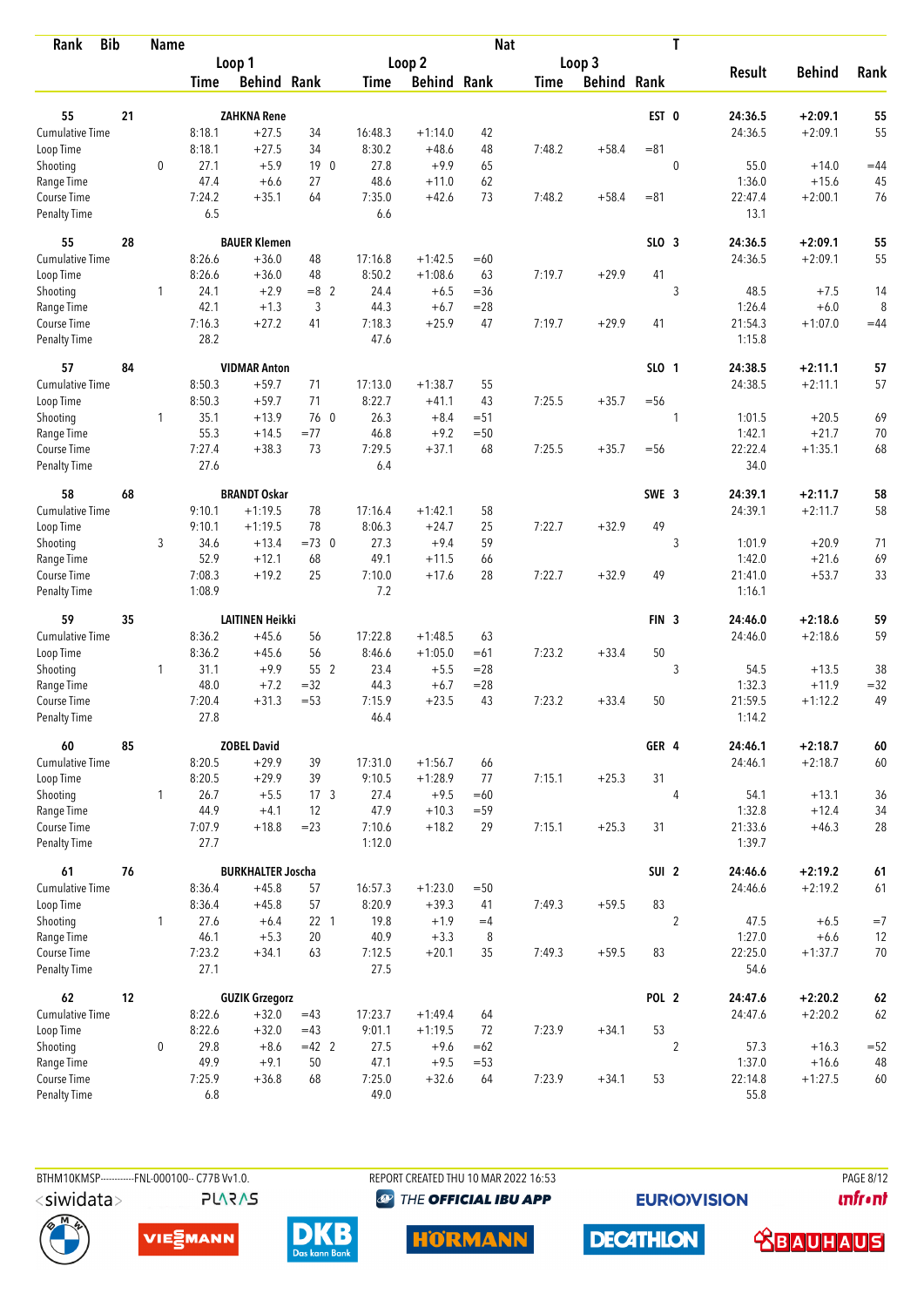| <b>Bib</b><br>Rank                 |    | Name           |                |                         |                |                |                    | <b>Nat</b> |        |                    |                  | T              |                 |               |        |
|------------------------------------|----|----------------|----------------|-------------------------|----------------|----------------|--------------------|------------|--------|--------------------|------------------|----------------|-----------------|---------------|--------|
|                                    |    |                |                | Loop 1                  |                |                | Loop <sub>2</sub>  |            |        | Loop 3             |                  |                |                 |               |        |
|                                    |    |                | Time           | <b>Behind Rank</b>      |                | Time           | <b>Behind Rank</b> |            | Time   | <b>Behind Rank</b> |                  |                | <b>Result</b>   | <b>Behind</b> | Rank   |
| 63                                 | 1  |                |                | <b>MUKHIN Alexandr</b>  |                |                |                    |            |        |                    | KAZ <sub>2</sub> |                | 24:48.9         | $+2:21.5$     | 63     |
| <b>Cumulative Time</b>             |    |                | 8:32.6         | $+42.0$                 | 55             | 17:16.5        | $+1:42.2$          | 59         |        |                    |                  |                | 24:48.9         | $+2:21.5$     | 63     |
| Loop Time                          |    |                | 8:32.6         | $+42.0$                 | 55             | 8:43.9         | $+1:02.3$          | 58         | 7:32.4 | $+42.6$            | 69               |                |                 |               |        |
| Shooting                           |    | 1              | 29.2           | $+8.0$                  | $=38$ 1        | 30.7           | $+12.8$            | 79         |        |                    |                  | $\overline{2}$ | 1:00.0          | $+19.0$       | 63     |
| Range Time                         |    |                | 50.6           | $+9.8$                  | $=55$          | 51.6           | $+14.0$            | 79         |        |                    |                  |                | 1:42.2          | $+21.8$       | $=71$  |
| Course Time                        |    |                | 7:14.0         | $+24.9$                 | 37             | 7:24.0         | $+31.6$            | 62         | 7:32.4 | $+42.6$            | 69               |                | 22:10.4         | $+1:23.1$     | 57     |
| <b>Penalty Time</b>                |    |                | 28.0           |                         |                | 28.3           |                    |            |        |                    |                  |                | 56.3            |               |        |
| 64                                 | 64 |                |                | <b>WINDISCH Dominik</b> |                |                |                    |            |        |                    | ITA <sub>2</sub> |                | 24:53.5         | $+2:26.1$     | 64     |
| <b>Cumulative Time</b>             |    |                | 9:05.2         | $+1:14.6$               | 77             | 17:22.5        | $+1:48.2$          | 62         |        |                    |                  |                | 24:53.5         | $+2:26.1$     | 64     |
| Loop Time                          |    |                | 9:05.2         | $+1:14.6$               | 77             | 8:17.3         | $+35.7$            | 38         | 7:31.0 | $+41.2$            | $=64$            |                |                 |               |        |
| Shooting                           |    | $\overline{2}$ | 39.1           | $+17.9$                 | 84 0           | 25.2           | $+7.3$             | $=45$      |        |                    |                  | $\overline{2}$ | 1:04.3          | $+23.3$       | $=78$  |
| Range Time                         |    |                | 57.3           | $+16.5$                 | $= 81$         | 44.3           | $+6.7$             | $= 28$     |        |                    |                  |                | 1:41.6          | $+21.2$       | 68     |
| Course Time                        |    |                | 7:20.4         | $+31.3$                 | $= 53$         | 7:27.2         | $+34.8$            | 67         | 7:31.0 | $+41.2$            | $=64$            |                | 22:18.6         | $+1:31.3$     | 64     |
| Penalty Time                       |    |                | 47.5           |                         |                | 5.8            |                    |            |        |                    |                  |                | 53.3            |               |        |
| 65                                 | 60 |                |                | <b>SKLENARIK Tomas</b>  |                |                |                    |            |        |                    | SVK 1            |                | 24:59.6         | $+2:32.2$     | 65     |
| <b>Cumulative Time</b>             |    |                | 8:22.3         | $+31.7$                 | 42             | 17:16.8        | $+1:42.5$          | $=60$      |        |                    |                  |                | 24:59.6         | $+2:32.2$     | 65     |
| Loop Time                          |    |                | 8:22.3         | $+31.7$                 | 42             | 8:54.5         | $+1:12.9$          | 70         | 7:42.8 | $+53.0$            | 77               |                |                 |               |        |
| Shooting                           |    | $\mathbf 0$    | 28.6           | $+7.4$                  | 31 1           | 26.2           | $+8.3$             | 50         |        |                    |                  | 1              | 54.8            | $+13.8$       | 42     |
| Range Time                         |    |                | 50.5           | $+9.7$                  | $= 53$         | 48.7           | $+11.1$            | 63         |        |                    |                  |                | 1:39.2          | $+18.8$       | 60     |
| Course Time                        |    |                | 7:24.5         | $+35.4$                 | 65             | 7:36.7         | $+44.3$            | 77         | 7:42.8 | $+53.0$            | 77               |                | 22:44.0         | $+1:56.7$     | 75     |
| <b>Penalty Time</b>                |    |                | 7.3            |                         |                | 29.1           |                    |            |        |                    |                  |                | 36.4            |               |        |
| 66                                 | 72 |                |                | <b>GUNKA Jan</b>        |                |                |                    |            |        |                    | POL <sub>2</sub> |                | 25:05.9         | $+2:38.5$     | 66     |
| <b>Cumulative Time</b>             |    |                | 8:40.6         | $+50.0$                 | 62             | 17:27.2        | $+1:52.9$          | 65         |        |                    |                  |                | 25:05.9         | $+2:38.5$     | 66     |
| Loop Time                          |    |                | 8:40.6         | $+50.0$                 | 62             | 8:46.6         | $+1:05.0$          | $=61$      | 7:38.7 | $+48.9$            | $= 71$           |                |                 |               |        |
| Shooting                           |    | $\mathbf{1}$   | 31.3           | $+10.1$                 | 57 1           | 25.5           | $+7.6$             | $=47$      |        |                    |                  | $\overline{2}$ | 56.8            | $+15.8$       | 49     |
| Range Time                         |    |                | 49.8           | $+9.0$                  | 49             | 46.4           | $+8.8$             | $=46$      |        |                    |                  |                | 1:36.2          | $+15.8$       | 46     |
| Course Time                        |    |                | 7:23.0         | $+33.9$                 | 62             | 7:31.9         | $+39.5$            | 70         | 7:38.7 | $+48.9$            | $= 71$           |                | 22:33.6         | $+1:46.3$     | 73     |
| <b>Penalty Time</b>                |    |                | 27.8           |                         |                | 28.3           |                    |            |        |                    |                  |                | 56.1            |               |        |
| 67                                 | 79 |                |                | <b>STEFANSSON Malte</b> |                |                |                    |            |        |                    | SWE 3            |                | 25:10.2         | $+2:42.8$     | 67     |
| <b>Cumulative Time</b>             |    |                | 8:42.4         | $+51.8$                 | 63             | 17:45.5        | $+2:11.2$          | 71         |        |                    |                  |                | 25:10.2         | $+2:42.8$     | 67     |
| Loop Time                          |    |                | 8:42.4         | $+51.8$                 | 63             | 9:03.1         | $+1:21.5$          | 75         | 7:24.7 | $+34.9$            | 55               |                |                 |               |        |
| Shooting                           |    | 1              | 35.8           | $+14.6$                 | $=77$ 2        | 25.5           | $+7.6$             | $=47$      |        |                    |                  | 3              | 1:01.4          | $+20.4$       | 68     |
| Range Time                         |    |                | 54.0           | $+13.2$                 | 74             | 47.1           | $+9.5$             | $= 53$     |        |                    |                  |                | 1:41.1          | $+20.7$       | 66     |
| Course Time                        |    |                | 7:19.5         | $+30.4$                 | 51             | 7:25.3         | $+32.9$            | 66         | 7:24.7 | $+34.9$            | 55               |                | 22:09.5         | $+1:22.2$     | $=53$  |
| <b>Penalty Time</b>                |    |                | 28.9           |                         |                | 50.7           |                    |            |        |                    |                  |                | 1:19.6          |               |        |
| 68                                 | 75 |                |                | <b>KAUKENAS Tomas</b>   |                |                |                    |            |        |                    | LTU <sub>2</sub> |                | 25:13.8         | $+2:46.4$     | 68     |
| <b>Cumulative Time</b>             |    |                | 8:40.3         | $+49.7$                 | 61             | 17:31.8        | $+1:57.5$          | 67         |        |                    |                  |                | 25:13.8         | $+2:46.4$     | 68     |
| Loop Time                          |    |                | 8:40.3         | $+49.7$                 | 61             | 8:51.5         | $+1:09.9$          | 67         | 7:42.0 | $+52.2$            | 76               |                |                 |               |        |
| Shooting                           |    | $\mathbf{1}$   | 31.8           | $+10.6$                 | 61 1           | 26.5           | $+8.6$             | $=55$      |        |                    |                  | $\overline{2}$ | 58.3            | $+17.3$       | $= 58$ |
| Range Time                         |    |                | 51.8           | $+11.0$                 | 64             | 47.9           | $+10.3$            | $= 59$     |        |                    |                  |                | 1:39.7          | $+19.3$       | 62     |
| Course Time<br><b>Penalty Time</b> |    |                | 7:21.3<br>27.2 | $+32.2$                 | 60             | 7:36.4<br>27.2 | $+44.0$            | 76         | 7:42.0 | $+52.2$            | 76               |                | 22:39.7<br>54.4 | $+1:52.4$     | 74     |
| 69                                 | 31 |                |                | <b>VACLAVIK Adam</b>    |                |                |                    |            |        |                    | CZE 5            |                | 25:14.5         | $+2:47.1$     | 69     |
| <b>Cumulative Time</b>             |    |                | 8:45.4         | $+54.8$                 | 65             | 17:56.6        | $+2:22.3$          | 74         |        |                    |                  |                | 25:14.5         | $+2:47.1$     | 69     |
| Loop Time                          |    |                | 8:45.4         | $+54.8$                 | 65             | 9:11.2         | $+1:29.6$          | 78         | 7:17.9 | $+28.1$            | 40               |                |                 |               |        |
| Shooting                           |    | 2              | 28.9           | $+7.7$                  | $=34$ 3        | 28.0           | $+10.1$            | $=66$      |        |                    |                  | 5              | 57.0            | $+16.0$       | 50     |
| Range Time                         |    |                | 48.1           | $+7.3$                  | $= 34$         | 49.8           | $+12.2$            | $=70$      |        |                    |                  |                | 1:37.9          | $+17.5$       | $=50$  |
| Course Time                        |    |                | 7:09.0         | $+19.9$                 | 27             | 7:12.4         | $+20.0$            | $= 33$     | 7:17.9 | $+28.1$            | 40               |                | 21:39.3         | $+52.0$       | 30     |
| <b>Penalty Time</b>                |    |                | 48.3           |                         |                | 1:09.0         |                    |            |        |                    |                  |                | 1:57.3          |               |        |
| 70                                 | 52 |                |                | <b>FLORE Raul</b>       |                |                |                    |            |        |                    | <b>ROU 2</b>     |                | 25:18.6         | $+2:51.2$     | 70     |
| Cumulative Time                    |    |                | 8:22.6         | $+32.0$                 | $=43$          | 17:34.4        | $+2:00.1$          | 68         |        |                    |                  |                | 25:18.6         | $+2:51.2$     | 70     |
| Loop Time                          |    |                | 8:22.6         | $+32.0$                 | $=43$          | 9:11.8         | $+1:30.2$          | 79         | 7:44.2 | $+54.4$            | 79               |                |                 |               |        |
| Shooting                           |    | $\mathbf 0$    | 23.2           | $+2.0$                  | 3 <sup>2</sup> | 24.1           | $+6.2$             | 35         |        |                    |                  | $\overline{2}$ | 47.4            | $+6.4$        | 6      |
| Range Time                         |    |                | 44.2           | $+3.4$                  | 9              | 46.2           | $+8.6$             | $=43$      |        |                    |                  |                | 1:30.4          | $+10.0$       | 25     |
| Course Time                        |    |                | 7:31.3         | $+42.2$                 | 80             | 7:35.4         | $+43.0$            | 74         | 7:44.2 | $+54.4$            | 79               |                | 22:50.9         | $+2:03.6$     | 78     |
| <b>Penalty Time</b>                |    |                | 7.1            |                         |                | $50.2\,$       |                    |            |        |                    |                  |                | 57.3            |               |        |



**PLARAS** 

BTHM10KMSP-----------FNL-000100-- C77B Vv1.0. REPORT CREATED THU 10 MAR 2022 16:53 PAGE 9/12 <sup><sup>9</sup> THE OFFICIAL IBU APP</sup>

**EURIOVISION** 

*<u><u>Infront</u>*</u>









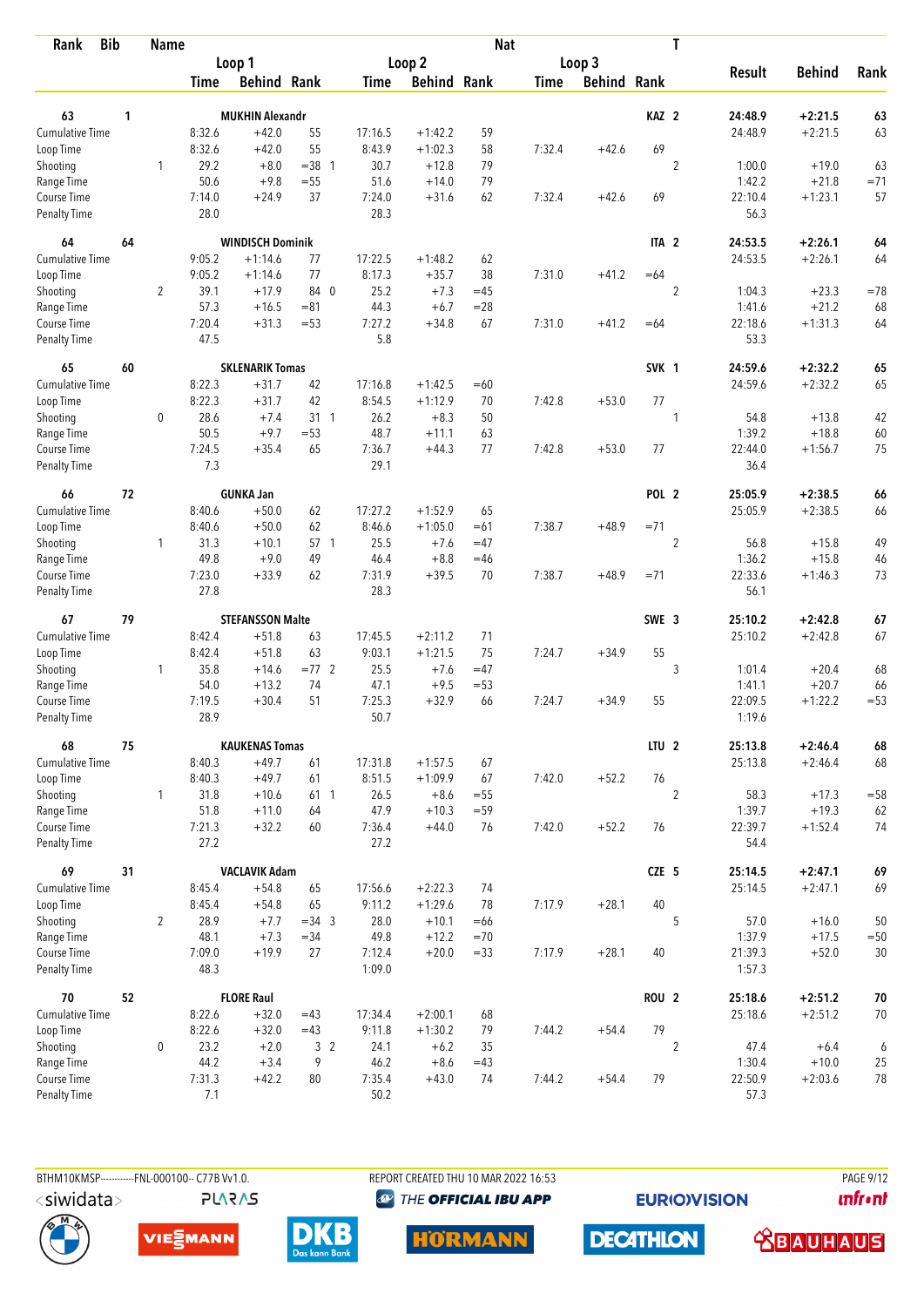| <b>Bib</b><br>Rank          |    | <b>Name</b>    |                  |                                  |                |               |                    | <b>Nat</b> |             |                    |                  | T              |                    |                        |          |
|-----------------------------|----|----------------|------------------|----------------------------------|----------------|---------------|--------------------|------------|-------------|--------------------|------------------|----------------|--------------------|------------------------|----------|
|                             |    |                |                  | Loop 1                           |                |               | Loop 2             |            |             | Loop 3             |                  |                |                    |                        |          |
|                             |    |                | Time             | <b>Behind Rank</b>               |                | Time          | <b>Behind Rank</b> |            | <b>Time</b> | <b>Behind Rank</b> |                  |                | <b>Result</b>      | <b>Behind</b>          | Rank     |
| 71                          | 3  |                |                  | <b>MAGAZEEV Pavel</b>            |                |               |                    |            |             |                    | MDA 3            |                | 25:19.0            | $+2:51.6$              | 71       |
| <b>Cumulative Time</b>      |    |                | 9:01.2           | $+1:10.6$                        | 75             | 17:39.8       | $+2:05.5$          | 70         |             |                    |                  |                | 25:19.0            | $+2:51.6$              | 71       |
| Loop Time                   |    |                | 9:01.2           | $+1:10.6$                        | 75             | 8:38.6        | $+57.0$            | 56         | 7:39.2      | $+49.4$            | 73               |                |                    |                        |          |
| Shooting                    |    | $\overline{2}$ | 30.8             | $+9.6$                           | $=52$ 1        | 26.4          | $+8.5$             | 54         |             |                    |                  | 3              | 57.2               | $+16.2$                | 51       |
| Range Time                  |    |                | 52.3             | $+11.5$                          | 67             | 47.1          | $+9.5$             | $= 53$     |             |                    |                  |                | 1:39.4             | $+19.0$                | 61       |
| Course Time                 |    |                | 7:19.6           | $+30.5$                          | 52             | 7:23.0        | $+30.6$            | $= 59$     | 7:39.2      | $+49.4$            | 73               |                | 22:21.8            | $+1:34.5$              | 67       |
| <b>Penalty Time</b>         |    |                | 49.3             |                                  |                | 28.5          |                    |            |             |                    |                  |                | 1:17.8             |                        |          |
| 72                          | 58 |                |                  | <b>KARLIK Mikulas</b>            |                |               |                    |            |             |                    | CZE 5            |                | 25:20.3            | $+2:52.9$              | 72       |
| Cumulative Time             |    |                | 8:29.4           | $+38.8$                          | 51             | 18:09.2       | $+2:34.9$          | 78         |             |                    |                  |                | 25:20.3            | $+2:52.9$              | 72       |
| Loop Time                   |    |                | 8:29.4           | $+38.8$                          | 51             | 9:39.8        | $+1:58.2$          | 85         | 7:11.1      | $+21.3$            | 27               |                |                    |                        |          |
| Shooting                    |    | 1              | 30.4             | $+9.2$                           | 49 4           | 25.0          | $+7.1$             | $=43$      |             |                    |                  | 5              | 55.4               | $+14.4$                | 46       |
| Range Time                  |    |                | 49.5             | $+8.7$                           | $=45$          | 46.2          | $+8.6$             | $=43$      |             |                    |                  |                | 1:35.7             | $+15.3$                | 44       |
| Course Time                 |    |                | 7:11.3           | $+22.2$                          | 34             | 7:12.2        | $+19.8$            | 32         | 7:11.1      | $+21.3$            | 27               |                | 21:34.6            | $+47.3$                | 29       |
| Penalty Time                |    |                | 28.6             |                                  |                | 1:41.4        |                    |            |             |                    |                  |                | 2:10.0             |                        |          |
| 73                          | 8  |                |                  | <b>GOW Scott</b>                 |                |               |                    |            |             |                    | CAN 5            |                | 25:22.2            | $+2:54.8$              | 73       |
| <b>Cumulative Time</b>      |    |                | 9:14.1           | $+1:23.5$                        | 81             | 18:04.4       | $+2:30.1$          | 76         |             |                    |                  |                | 25:22.2            | $+2:54.8$              | 73       |
| Loop Time                   |    |                | 9:14.1           | $+1:23.5$                        | 81             | 8:50.3        | $+1:08.7$          | 64         | 7:17.8      | $+28.0$            | 39               |                |                    |                        |          |
| Shooting                    |    | 3              | 23.4             | $+2.2$                           | 4 <sub>2</sub> | 22.9          | $+5.0$             | $= 21$     |             |                    |                  | 5              | 46.4               | $+5.4$                 | 4        |
| Range Time                  |    |                | 44.3             | $+3.5$                           | 10             | 42.2          | $+4.6$             | 16         |             |                    |                  |                | 1:26.5             | $+6.1$                 | 9        |
| Course Time                 |    |                | 7:17.7           | $+28.6$                          | 46             | 7:18.8        | $+26.4$            | 49         | 7:17.8      | $+28.0$            | 39               |                | 21:54.3            | $+1:07.0$              | $=44$    |
| Penalty Time                |    |                | 1:12.1           |                                  |                | 49.3          |                    |            |             |                    |                  |                | 2:01.4             |                        |          |
| 74                          | 45 |                |                  | <b>MAKAROV Maksim</b>            |                |               |                    |            |             |                    | MDA <sub>2</sub> |                | 25:26.4            | $+2:59.0$              | 74       |
| <b>Cumulative Time</b>      |    |                | 8:20.8           | $+30.2$                          | 41             | 17:39.5       | $+2:05.2$          | 69         |             |                    |                  |                | 25:26.4            | $+2:59.0$              | 74       |
| Loop Time                   |    |                | 8:20.8           | $+30.2$                          | 41             | 9:18.7        | $+1:37.1$          | 81         | 7:46.9      | $+57.1$            | 80               |                |                    |                        |          |
| Shooting                    |    | 0              | 28.1             | $+6.9$                           | $= 25$ 2       | 23.6          | $+5.7$             | 31         |             |                    |                  | $\overline{2}$ | 51.7               | $+10.7$                | $= 27$   |
| Range Time                  |    |                | 46.4             | $+5.6$                           | 22             | 45.9          | $+8.3$             | $=40$      |             |                    |                  |                | 1:32.3             | $+11.9$                | $= 32$   |
| Course Time                 |    |                | 7:27.8           | $+38.7$                          | 75             | 7:40.3        | $+47.9$            | 80         | 7:46.9      | $+57.1$            | 80               |                | 22:55.0            | $+2:07.7$              | 81       |
| <b>Penalty Time</b>         |    |                | 6.6              |                                  |                | 52.5          |                    |            |             |                    |                  |                | 59.1               |                        |          |
| 75                          | 74 |                |                  | <b>OZAKI Kosuke</b>              |                |               |                    |            |             |                    | JPN 2            |                | 25:34.0            | $+3:06.6$              | 75       |
| Cumulative Time             |    |                | 9:12.2           | $+1:21.6$                        | 79             | 17:45.8       | $+2:11.5$          | 72         |             |                    |                  |                | 25:34.0            | $+3:06.6$              | 75       |
| Loop Time                   |    |                | 9:12.2           | $+1:21.6$                        | 79             | 8:33.6        | $+52.0$            | 50         | 7:48.2      | $+58.4$            | $= 81$           |                |                    |                        |          |
| Shooting                    |    | $\overline{2}$ | 34.7             | $+13.5$                          | 75 0           | 24.0          | $+6.1$             | 34         |             |                    |                  | $\overline{2}$ | 58.8               | $+17.8$                | 60       |
| Range Time                  |    |                | 53.9             | $+13.1$                          | 73             | 48.8          | $+11.2$            | 64         |             |                    |                  |                | 1:42.7             | $+22.3$                | 73       |
| Course Time                 |    |                | 7:27.3           | $+38.2$                          | 72             | 7:37.6        | $+45.2$            | 78         | 7:48.2      | $+58.4$            | $= 81$           |                | 22:53.1            | $+2:05.8$              | 80       |
| <b>Penalty Time</b>         |    |                | 51.0             |                                  |                | 7.2           |                    |            |             |                    |                  |                | 58.2               |                        |          |
| 76                          | 37 |                |                  | <b>BARTKO Simon</b>              |                |               |                    |            |             |                    | SVK 4            |                | 25:37.1            | $+3:09.7$              | 76       |
| Cumulative Time             |    |                | 8:45.9           | $+55.3$                          | $=66$          | 18:10.1       | $+2:35.8$          | 79         |             |                    |                  |                | 25:37.1            | $+3:09.7$              | 76       |
| Loop Time                   |    |                | 8:45.9           | $+55.3$                          | $=66$          | 9:24.2        | $+1:42.6$          | 82         | 7:27.0      | $+37.2$            | 60               |                |                    |                        |          |
| Shooting                    |    | $\mathbf{1}$   | 35.8             | $+14.6$                          | $=77.3$        | 27.7          | $+9.8$             | 64         |             |                    |                  | 4              | 1:03.6             | $+22.6$                | 75       |
| Range Time                  |    |                | 57.3             | $+16.5$                          | $= 81$         | 50.4          | $+12.8$            | 74         |             |                    |                  |                | 1:47.7             | $+27.3$                | 84       |
| Course Time                 |    |                | 7:20.9           | $+31.8$                          | 58             | 7:21.8        | $+29.4$            | 55         | 7:27.0      | $+37.2$            | 60               |                | 22:09.7            | $+1:22.4$              | 55       |
| Penalty Time                |    |                | 27.7             |                                  |                | 1:12.0        |                    |            |             |                    |                  |                | 1:39.7             |                        |          |
| 77                          | 43 |                |                  | <b>TACHIZAKI Mikito</b>          |                |               |                    |            |             |                    | JPN 1            |                | 25:49.1            | $+3:21.7$              | $77$     |
| <b>Cumulative Time</b>      |    |                | 9:19.5           | $+1:28.9$                        | $= 82$         | 18:05.1       | $+2:30.8$          | 77         |             |                    |                  |                | 25:49.1            | $+3:21.7$              | 77       |
| Loop Time                   |    |                | 9:19.5           | $+1:28.9$                        | $= 82$         | 8:45.6        | $+1:04.0$          | 60         | 7:44.0      | $+54.2$            | 78               |                |                    |                        |          |
| Shooting                    |    | 1              | 29.3             | $+8.1$                           | 40 0           | 20.8          | $+2.9$             | 9          |             |                    |                  | 1              | 50.2               | $+9.2$                 | 21       |
| Range Time                  |    |                | 50.6             | $+9.8$                           | $=55$          | 44.0          | $+6.4$             | 27         |             |                    |                  |                | 1:34.6             | $+14.2$                | $= 39$   |
| Course Time<br>Penalty Time |    |                | 7:28.2<br>1:00.7 | $+39.1$                          | 76             | 7:54.2<br>7.4 | $+1:01.8$          | 84         | 7:44.0      | $+54.2$            | 78               |                | 23:06.4<br>1:08.1  | $+2:19.1$              | 83       |
|                             |    |                |                  |                                  |                |               |                    |            |             |                    |                  |                |                    |                        |          |
| 78<br>Cumulative Time       | 67 |                | 9:19.5           | <b>FOMIN Maksim</b><br>$+1:28.9$ | $= 82$         | 18:12.4       | $+2:38.1$          | 81         |             |                    | LTU <sub>3</sub> |                | 25:51.1<br>25:51.1 | $+3:23.7$<br>$+3:23.7$ | 78<br>78 |
| Loop Time                   |    |                | 9:19.5           | $+1:28.9$                        | $= 82$         | 8:52.9        | $+1:11.3$          | 69         | 7:38.7      | $+48.9$            | $=71$            |                |                    |                        |          |
| Shooting                    |    | $\overline{2}$ | 32.2             | $+11.0$                          | 64 1           | 30.1          | $+12.2$            | $=76$      |             |                    |                  | 3              | 1:02.4             | $+21.4$                | 73       |
| Range Time                  |    |                | 50.6             | $+9.8$                           | $=55$          | 50.0          | $+12.4$            | 72         |             |                    |                  |                | 1:40.6             | $+20.2$                | 64       |
| Course Time                 |    |                | 7:40.5           | $+51.4$                          | 85             | 7:35.9        | $+43.5$            | 75         | 7:38.7      | $+48.9$            | $= 71$           |                | 22:55.1            | $+2:07.8$              | 82       |
| <b>Penalty Time</b>         |    |                | 48.4             |                                  |                | 27.0          |                    |            |             |                    |                  |                | 1:15.4             |                        |          |

**PLARAS** 

BTHM10KMSP-----------FNL-000100-- C77B Vv1.0. REPORT CREATED THU 10 MAR 2022 16:53 PAGE 10/12 <sup><sup>9</sup> THE OFFICIAL IBU APP</sup>

**EURIOVISION** 

**unfront** 









**DECATHLON** 

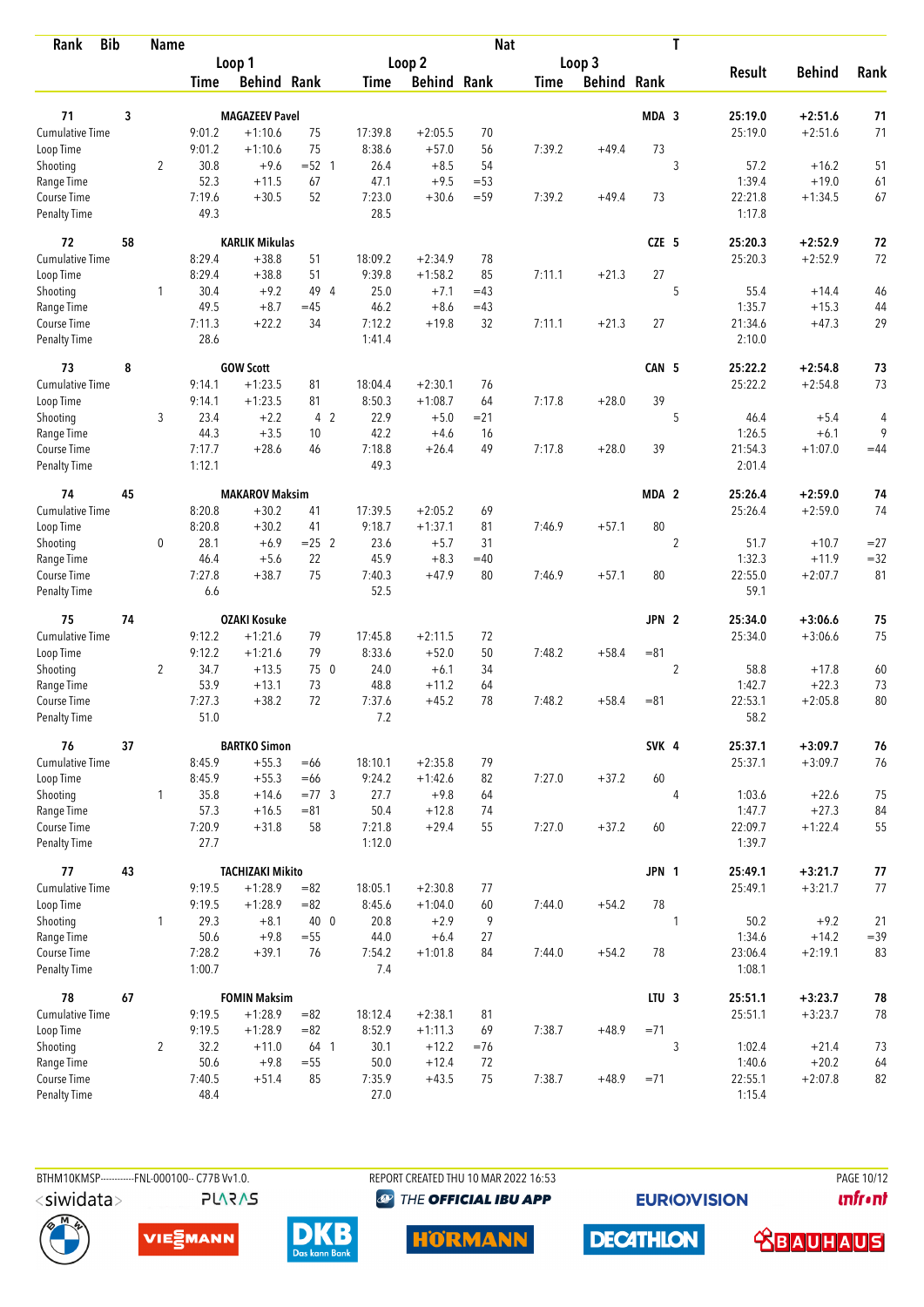| Rank                         | <b>Bib</b> | <b>Name</b>    |                |                             |                 |                  |                    | <b>Nat</b> |             |                    |                  | T              |                   |                      |          |
|------------------------------|------------|----------------|----------------|-----------------------------|-----------------|------------------|--------------------|------------|-------------|--------------------|------------------|----------------|-------------------|----------------------|----------|
|                              |            |                |                | Loop 1                      |                 |                  | Loop 2             |            |             | Loop 3             |                  |                |                   |                      |          |
|                              |            |                | Time           | <b>Behind Rank</b>          |                 | Time             | <b>Behind Rank</b> |            | <b>Time</b> | <b>Behind Rank</b> |                  |                | <b>Result</b>     | <b>Behind</b>        | Rank     |
| 79                           | 56         |                |                | <b>ZAWOL Marcin</b>         |                 |                  |                    |            |             |                    | POL 4            |                | 25:52.5           | $+3:25.1$            | 79       |
| <b>Cumulative Time</b>       |            |                | 9:49.4         | $+1:58.8$                   | 85              | 18:34.9          | $+3:00.6$          | 83         |             |                    |                  |                | 25:52.5           | $+3:25.1$            | 79       |
| Loop Time                    |            |                | 9:49.4         | $+1:58.8$                   | 85              | 8:45.5           | $+1:03.9$          | 59         | 7:17.6      | $+27.8$            | 38               |                |                   |                      |          |
| Shooting                     |            | 3              | 37.0           | $+15.8$                     | 81 1            | 29.1             | $+11.2$            | 73         |             |                    |                  | $\overline{4}$ | 1:06.1            | $+25.1$              | 82       |
| Range Time                   |            |                | 57.2           | $+16.4$                     | 80              | 50.2             | $+12.6$            | 73         |             |                    |                  |                | 1:47.4            | $+27.0$              | 83       |
| Course Time                  |            |                | 7:36.6         | $+47.5$                     | 83              | 7:25.2           | $+32.8$            | 65         | 7:17.6      | $+27.8$            | 38               |                | 22:19.4           | $+1:32.1$            | 65       |
| <b>Penalty Time</b>          |            |                | 1:15.6         |                             |                 | 30.1             |                    |            |             |                    |                  |                | 1:45.7            |                      |          |
| 80                           | 78         |                |                | <b>PATRIJUKS Aleksandrs</b> |                 |                  |                    |            |             |                    | LAT 4            |                | 25:54.2           | $+3:26.8$            | 80       |
| Cumulative Time              |            |                | 8:50.2         | $+59.6$                     | 70              | 18:24.4          | $+2:50.1$          | 82         |             |                    |                  |                | 25:54.2           | $+3:26.8$            | 80       |
| Loop Time                    |            |                | 8:50.2         | $+59.6$                     | 70              | 9:34.2           | $+1:52.6$          | 84         | 7:29.8      | $+40.0$            | 62               |                |                   |                      |          |
| Shooting                     |            | 1              | 33.6           | $+12.4$                     | 70.3            | 28.0             | $+10.1$            | $=66$      |             |                    |                  | 4              | 1:01.7            | $+20.7$              | 70       |
| Range Time                   |            |                | 54.7           | $+13.9$                     | 76              | 50.8             | $+13.2$            | $= 76$     |             |                    |                  |                | 1:45.5            | $+25.1$              | 79       |
| Course Time                  |            |                | 7:28.4         | $+39.3$                     | 77              | 7:30.5           | $+38.1$            | 69         | 7:29.8      | $+40.0$            | 62               |                | 22:28.7           | $+1:41.4$            | 71       |
| Penalty Time                 |            |                | 27.1           |                             |                 | 1:12.9           |                    |            |             |                    |                  |                | 1:40.0            |                      |          |
| 81                           | 82         |                |                | <b>PANCERZ Przemyslaw</b>   |                 |                  |                    |            |             |                    | POL <sub>2</sub> |                | 25:54.7           | $+3:27.3$            | 81       |
| Cumulative Time              |            |                | 8:31.8         | $+41.2$                     | 53              | 18:01.5          | $+2:27.2$          | 75         |             |                    |                  |                | 25:54.7           | $+3:27.3$            | 81       |
| Loop Time                    |            |                | 8:31.8         | $+41.2$                     | 53              | 9:29.7           | $+1:48.1$          | 83         | 7:53.2      | $+1:03.4$          | 84               |                |                   |                      |          |
| Shooting                     |            | 0              | 31.6           | $+10.4$                     | $= 59$ 2        | 32.6             | $+14.7$            | 82         |             |                    |                  | $\sqrt{2}$     | 1:04.2            | $+23.2$              | $= 76$   |
| Range Time                   |            |                | 50.7           | $+9.9$                      | 59              | 53.7             | $+16.1$            | 83         |             |                    |                  |                | 1:44.4            | $+24.0$              | 75       |
| Course Time                  |            |                | 7:34.3         | $+45.2$                     | 82              | 7:43.1           | $+50.7$            | 82         | 7:53.2      | $+1:03.4$          | 84               |                | 23:10.6           | $+2:23.3$            | 84       |
| Penalty Time                 |            |                | 6.8            |                             |                 | 52.9             |                    |            |             |                    |                  |                | 59.7              |                      |          |
| 82                           | 80         |                |                | <b>ROMANOV Nikita</b>       |                 |                  |                    |            |             |                    | LTU <sub>0</sub> |                | 26:05.4           | $+3:38.0$            | 82       |
| <b>Cumulative Time</b>       |            |                | 8:47.7         | $+57.1$                     | 68              | 17:50.7          | $+2:16.4$          | 73         |             |                    |                  |                | 26:05.4           | $+3:38.0$            | 82       |
| Loop Time                    |            |                | 8:47.7         | $+57.1$                     | 68              | 9:03.0           | $+1:21.4$          | 74         | 8:14.7      | $+1:24.9$          | 86               |                |                   |                      |          |
| Shooting                     |            | 0              | 36.2           | $+15.0$                     | 80 0            | 28.0             | $+10.1$            | $=66$      |             |                    |                  | $\mathbf{0}$   | 1:04.3            | $+23.3$              | $=78$    |
| Range Time                   |            |                | 56.2           | $+15.4$                     | 79              | 49.2             | $+11.6$            | 67         |             |                    |                  |                | 1:45.4            | $+25.0$              | $= 77$   |
| Course Time                  |            |                | 7:44.2         | $+55.1$                     | 86              | 8:06.7           | $+1:14.3$          | 86         | 8:14.7      | $+1:24.9$          | 86               |                | 24:05.6           | $+3:18.3$            | 86       |
| <b>Penalty Time</b>          |            |                | 7.3            |                             |                 | 7.1              |                    |            |             |                    |                  |                | 14.4              |                      |          |
| 83                           | 81         |                |                | <b>JAKOB Patrick</b>        |                 |                  |                    |            |             |                    | AUT 4            |                | 26:08.1           | $+3:40.7$            | 83       |
| Cumulative Time              |            |                | 9:42.6         | $+1:52.0$                   | 84              | 18:47.4          | $+3:13.1$          | 84         |             |                    |                  |                | 26:08.1           | $+3:40.7$            | 83       |
| Loop Time                    |            |                | 9:42.6         | $+1:52.0$                   | 84              | 9:04.8           | $+1:23.2$          | 76         | 7:20.7      | $+30.9$            | 43               |                |                   |                      |          |
| Shooting                     |            | 3              | 38.3           | $+17.1$                     | 83 1            | 34.6             | $+16.7$            | 84         |             |                    |                  | 4              | 1:12.9            | $+31.9$              | 85       |
| Range Time                   |            |                | 58.1           | $+17.3$                     | 84              | 57.4             | $+19.8$            | 85         |             |                    |                  |                | 1:55.5            | $+35.1$              | 85       |
| Course Time                  |            |                | 7:30.7         | $+41.6$                     | 79              | 7:38.9           | $+46.5$            | 79         | 7:20.7      | $+30.9$            | 43               |                | 22:30.3           | $+1:43.0$            | 72       |
| <b>Penalty Time</b>          |            |                | 1:13.8         |                             |                 | 28.5             |                    |            |             |                    |                  |                | 1:42.3            |                      |          |
| 84                           | 63         |                |                | <b>SIRIK Sergey</b>         |                 |                  |                    |            |             |                    | KAZ <sub>2</sub> |                | 26:17.2           | $+3:49.8$            | 84       |
| Cumulative Time              |            |                | 8:56.8         | $+1:06.2$                   | 74              | 18:11.9          | $+2:37.6$          | 80         |             |                    |                  |                | 26:17.2           | $+3:49.8$            | 84       |
| Loop Time                    |            |                | 8:56.8         | $+1:06.2$                   | 74              | 9:15.1           | $+1:33.5$          | 80         | 8:05.3      | $+1:15.5$          | 85               |                |                   |                      |          |
| Shooting                     |            | $\mathbf{1}$   | 34.3           | $+13.1$                     | 72 1            | 28.2             | $+10.3$            | $=69$      |             |                    |                  | $\overline{2}$ | 1:02.6            | $+21.6$              | 74       |
| Range Time                   |            |                | 55.3           | $+14.5$                     | $= 77$          | 51.7             | $+14.1$            | 80         |             |                    |                  |                | 1:47.0            | $+26.6$              | 81       |
| Course Time<br>Penalty Time  |            |                | 7:32.4<br>29.1 | $+43.3$                     | 81              | 7:53.3<br>30.1   | $+1:00.9$          | 83         | 8:05.3      | $+1:15.5$          | 85               |                | 23:31.0<br>59.2   | $+2:43.7$            | 85       |
|                              |            |                |                |                             |                 |                  |                    |            |             |                    |                  |                |                   |                      |          |
| 85<br><b>Cumulative Time</b> | 65         |                |                | <b>RAENKEL Raido</b>        |                 |                  |                    |            |             |                    | EST 6            |                | 26:31.4           | $+4:04.0$            | 85       |
|                              |            |                | 9:04.1         | $+1:13.5$                   | 76              | 18:59.9          | $+3:25.6$          | 85         |             |                    | 67               |                | 26:31.4           | $+4:04.0$            | 85       |
| Loop Time                    |            |                | 9:04.1         | $+1:13.5$                   | 76              | 9:55.8           | $+2:14.2$          | 86         | 7:31.5      | $+41.7$            |                  |                |                   |                      |          |
| Shooting                     |            | $\overline{2}$ | 40.6<br>1:00.1 | $+19.4$<br>$+19.3$          | 85 4<br>85      | 40.0             | $+22.1$            | 86         |             |                    |                  | 6              | 1:20.6            | $+39.6$              | 86       |
| Range Time<br>Course Time    |            |                | 7:16.1         | $+27.0$                     | 40              | 1:02.1<br>7:22.7 | $+24.5$<br>$+30.3$ | 86<br>57   | 7:31.5      | $+41.7$            | 67               |                | 2:02.2<br>22:10.3 | $+41.8$<br>$+1:23.0$ | 86<br>56 |
| Penalty Time                 |            |                | 47.9           |                             |                 | 1:31.0           |                    |            |             |                    |                  |                | 2:18.9            |                      |          |
| 86                           | 61         |                |                | <b>MISE Edgars</b>          |                 |                  |                    |            |             |                    | LAT <sub>5</sub> |                | 26:44.2           | $+4:16.8$            | 86       |
| Cumulative Time              |            |                | 10:03.4        | $+2:12.8$                   | 86              | 19:03.3          | $+3:29.0$          | 86         |             |                    |                  |                | 26:44.2           | $+4:16.8$            | 86       |
| Loop Time                    |            |                | 10:03.4        | $+2:12.8$                   | 86              | 8:59.9           | $+1:18.3$          | 71         | 7:40.9      | $+51.1$            | 75               |                |                   |                      |          |
| Shooting                     |            | 4              | 33.0           | $+11.8$                     | 67 <sub>1</sub> | 24.6             | $+6.7$             | $=39$      |             |                    |                  | 5              | 57.6              | $+16.6$              | 55       |
| Range Time                   |            |                | 53.8           | $+13.0$                     | 72              | 46.4             | $+8.8$             | $=46$      |             |                    |                  |                | 1:40.2            | $+19.8$              | 63       |
| Course Time                  |            |                | 7:29.3         | $+40.2$                     | 78              | 7:42.6           | $+50.2$            | 81         | 7:40.9      | $+51.1$            | 75               |                | 22:52.8           | $+2:05.5$            | 79       |
| <b>Penalty Time</b>          |            |                | 1:40.3         |                             |                 | 30.9             |                    |            |             |                    |                  |                | 2:11.2            |                      |          |

**PLARAS** 

BTHM10KMSP-----------FNL-000100-- C77B Vv1.0. REPORT CREATED THU 10 MAR 2022 16:53 PAGE 11/12 <sup><sup>9</sup> THE OFFICIAL IBU APP</sup>

**EURIOVISION** 

**unfront** 









**DECATHLON**